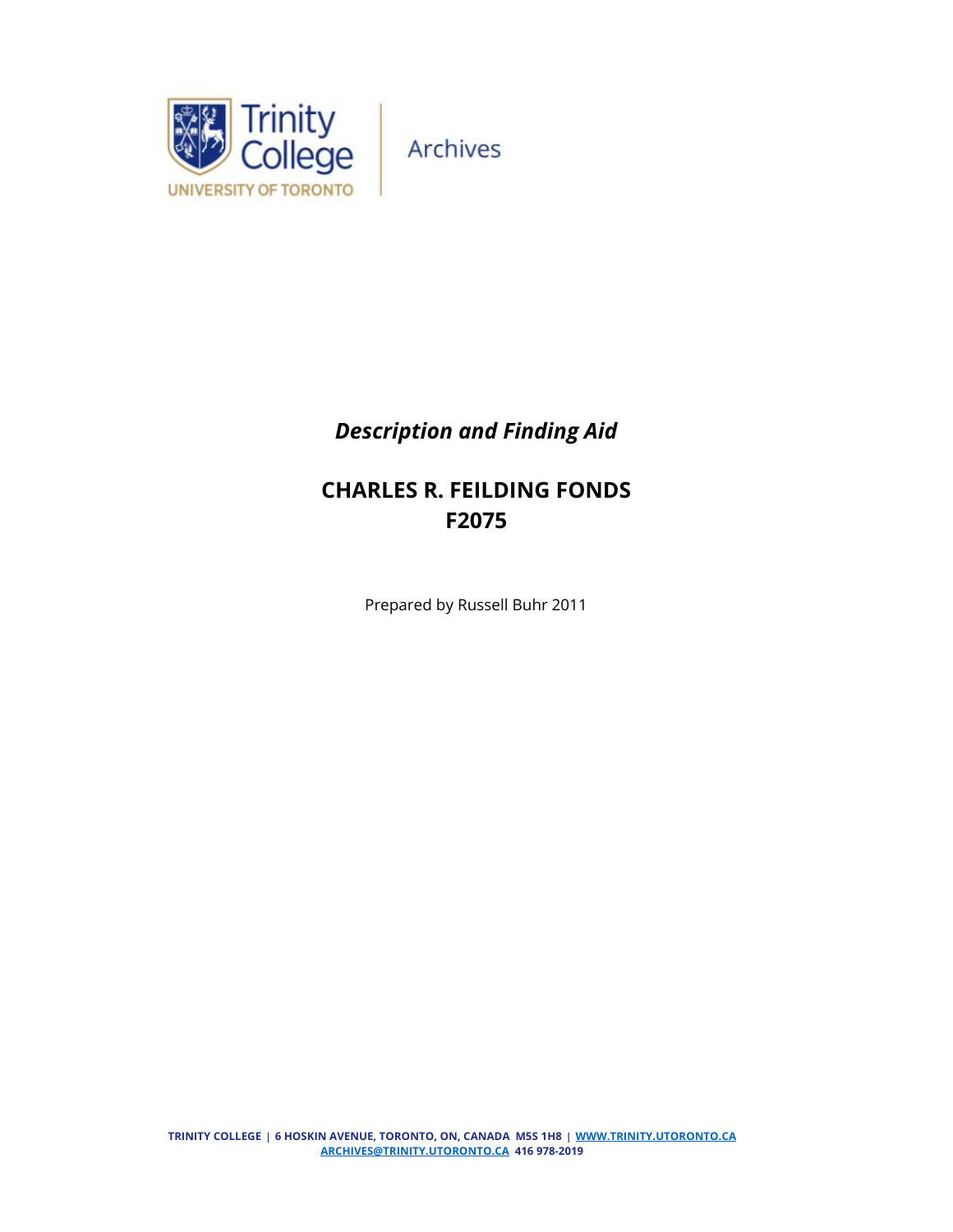# **CHARLES R. FEILDING FONDS**

### **Dates of creation:**

1900 -1981, predominant 1929-1978

### **Extent:**

148 cm of textual records 1 graphic item

### **Biographical sketch:**

Charles Rudolph Feilding, clergyman, educator, and administrator, was born in Whitford, North Wales, on 16 January 1902 to John Basil Feilding (1868-1942) and Emily Margaret (*nee*  Tod) Feilding (d. 1955). After living in North Wales and then in London, England, Feilding immigrated with his family to Canada in 1912, living initially in St. Williams in Northfolk County, Ontario. He was educated at Upper Canada College in Toronto and at Barrie Collegiate before attending McGill University and King's College, Halifax, graduating with a B.A. in 1925. Feilding was ordained deacon and priest in the Episcopal Church of Scotland in 1929. He then studied at the General Theological Seminary in New York as a Fellow and tutor, studying the New Testament under Dr. B. S. Easton and beginning a lifelong interest in moral and pastoral theology and training. He also began clinical training and therapy by working closely with psychiatrists and other mental-health professionals. He graduated in 1935 with a Doctor of Sacred Theology (S. T. D.). In the same year, Feilding became the Rector of St. Mary's Episcopal Church on Staten Island. He married Ann Truslow, daughter of Ernest Truslow of Southport, Connecticut, on August 20, 1935.

In 1940 Feilding returned to Canada as Professor of Moral and Pastoral Theology and Director of Field Education at Trinity College. In 1943 he became a founder of the Toronto Graduate School of Theological Studies, the forerunner of the Toronto School of Theology (1970). In 1946 he became Trinity College's first Dean of the Faculty of Divinity. In this position, Feilding instituted a variety of changes to the teaching of theology in the Department, including the introduction of a tutorial system, fewer lectures and more seminars, and an emphasis on training through field work.

In 1957 Feilding co-founded the Toronto Institute for Pastoral Training with Dr. J. A. MacFarlane. Upon his resignation as Dean of Divinity in 1961, Feilding undertook a sabbatical. As a "Visiting Fellow" at Yale University, he researched trends in church ministry education. This work would result in his 1966 publication, *Education for Ministry*. Feilding returned to Trinity College to teach in 1964. Around this time he became the secretary for the Commission on Marriage and Related Matters of the General Synod of the Anglican Church of Canada and would play a significant role in the drafting of a new Canon on Marriage (approved in 1965, confirmed in 1967). Along with H. R. S. Ryan, Feilding produced two commentaries on the new Canon, *On Marriage in the Church* (1965) and *Marriage in Church and State* (1965). Feilding would continue to serve on the Subcommittee on Marriage and Related Matters through the 1970s.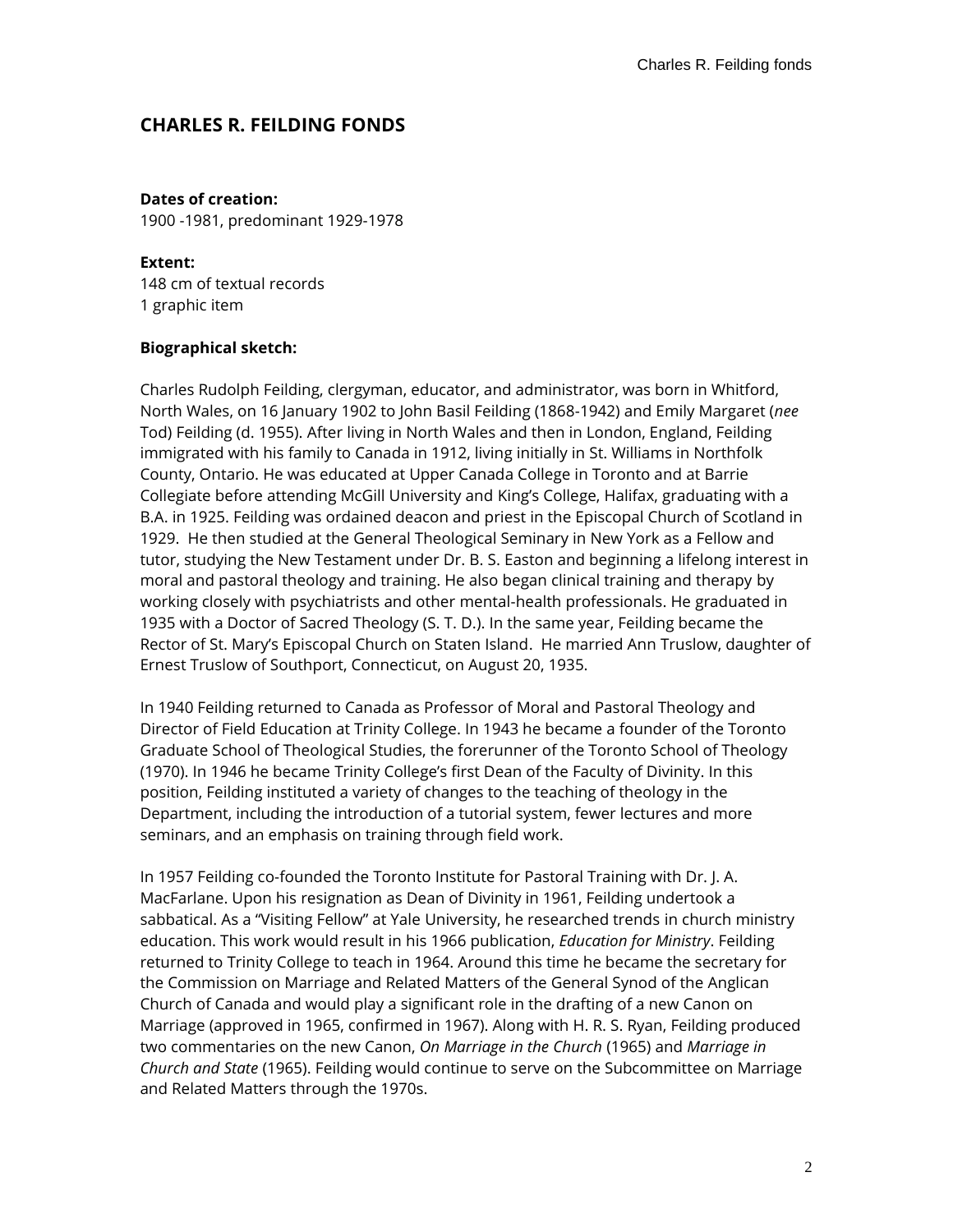In 1965, Feilding formed the Canadian Council for Supervised Pastoral Education (now the Canadian Association for Pastoral Practice and Education) with the Reverend A. MacLachlan. The Council provided accreditation for training programs. Feilding retired from teaching in 1970 and was appointed Professor Emeritus of Divinity at Trinity College. At this time he became involved with the Canadian Urban Training Programme for Christian Service. In 1972, he directed a study on the role of women in the Parish of St. Thomas in Toronto. Feilding was an early spokesman for the ordination of women in the Anglican Church of Canada.

Charles and Ann Feilding had two children: Goodith Mary Feilding was born on 26 August 1936 and Geoffrey Truslow Feilding was born on 21 April 1939. In 1956 Goodith married the Rev. William Brian Danford Heeney (d. 1983); Geoffrey and married Martha Anne Corrigan in 1966. Charles Feilding died on 10 September 1978 in Toronto. Ann Feilding died on 3 October 1997.

### **Scope and content:**

Fonds consists of materials authored by Feilding in his academic and administrative capacities, including unpublished book manuscripts, articles, sermons, radio broadcasts, newsletters, daybooks, and notes. The subject matter is weighted towards explication and criticism of the Marriage Canon of as well as divorce and homosexuality under Anglican Church law. The fonds also contains research materials collected by Feilding (journal and magazine articles, newspaper clippings, pamphlets, and books), correspondence (predominantly with H.R.S. Ryan) and minutes from the Commission on Marriage and Divorce. Also included is a pastel drawing of Feilding by Constance Wingert.

### *Contains series*

- 1. Unpublished book manuscripts and related research materials
- 2. Other Manuscripts
- 3. Materials from Marriage and Related Matters Commission and Subcommittee
- 4. Reference materials and correspondence
- 5. Sermon notes
- 6. Miscellaneous notes and notebooks
- 7. Books and pamphlets
- 8. Drawing

### **Notes**

*Acquisition history:* Feilding's collection of the newsletter "Canada and Christendom" was donated by Feilding in November of 1976. The remaining papers were donated by Feilding's wife in November of 1983.

*Arrangement:* The material has been arranged by the archivist, based on the original order.

*Restrictions on access*: None.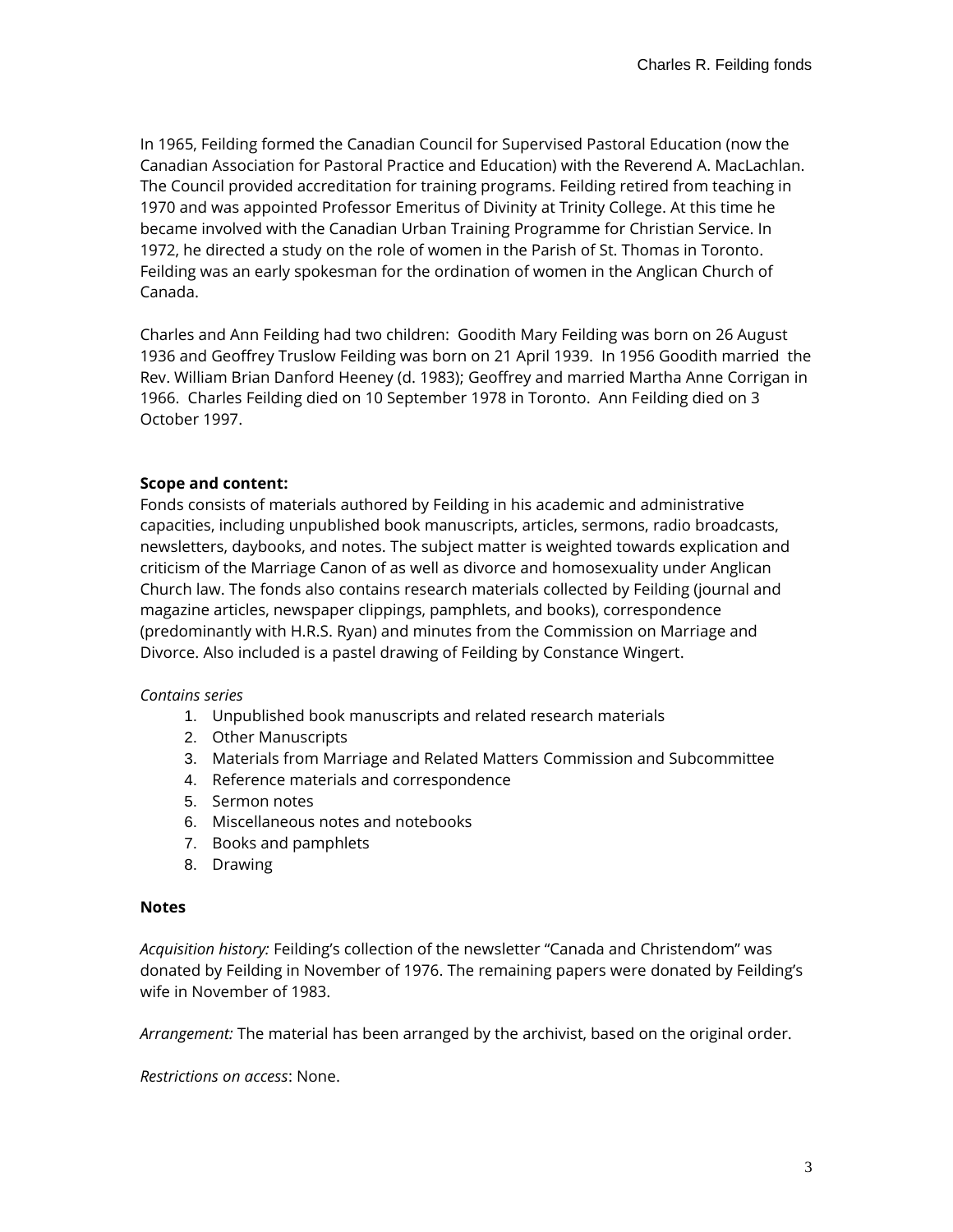*Terms governing use and reproduction / publication*: Various copyright holders. It is the researcher's responsibility to obtain permission to publish any part of the fonds.

**Provenance access points**: Feilding, Charles R. (1902-1978)

#### **SERIES 1: UNPUBLISHED BOOK MANUSCRIPTS AND RELATED RESEARCH MATERIALS**

**Dates of creation:**  [196-?]-1978

#### **Extent:**

3 cm of textual records

### **Scope and content:**

Series consists of hand-written and typed manuscripts of what appear to be two distinct book projects on the Marriage Canon. The manuscript in file 1-1 is described as a "Pastoral Commentary" or handbook on the Marriage Canon while the manuscript in file 1-2 is a more critical history and assessment of the Canon. Series also contains reports, newspaper articles, and other reference materials related to the subject of the manuscripts.

| <b>FOLDER/UNIT</b><br><b>TITLE</b>                            | <b>START</b><br><b>DATE</b> | <b>END</b><br><b>DATE</b> | <b>CONTENTS</b>                                                                                                                                                                                                                                                                                                                                                                                                                                                     | BOX/<br><b>FILE</b><br># |
|---------------------------------------------------------------|-----------------------------|---------------------------|---------------------------------------------------------------------------------------------------------------------------------------------------------------------------------------------------------------------------------------------------------------------------------------------------------------------------------------------------------------------------------------------------------------------------------------------------------------------|--------------------------|
| Manuscript<br>(incomplete) of<br>book on Marriage<br>Canon    | [197-]                      | [1977?]                   | Annotated manuscript.                                                                                                                                                                                                                                                                                                                                                                                                                                               | $1 - 1$                  |
| Manuscript of<br>book: Chapter 1,<br><b>Title and Preface</b> | $[197-]$                    | 1978                      | Annotated manuscript.                                                                                                                                                                                                                                                                                                                                                                                                                                               | $1 - 2$                  |
| Research materials                                            | $[197-]$                    | 1978                      | Various research materials, including: Canon XXVII: On Marriage<br>in the Church (1967); tentative draft of title page; photocopies<br>of Marriage in Church and State (1965) and On Marriage in the<br>Church (Cannon and Commentary) (1965); various blank<br>marriage applications; transcription of presentation by H. R. S.<br>Ryan to the General Synod (23 August 1967); reports and<br>correspondence by the Subcommittee on Marriage & Related<br>Matters. | $1 - 3$                  |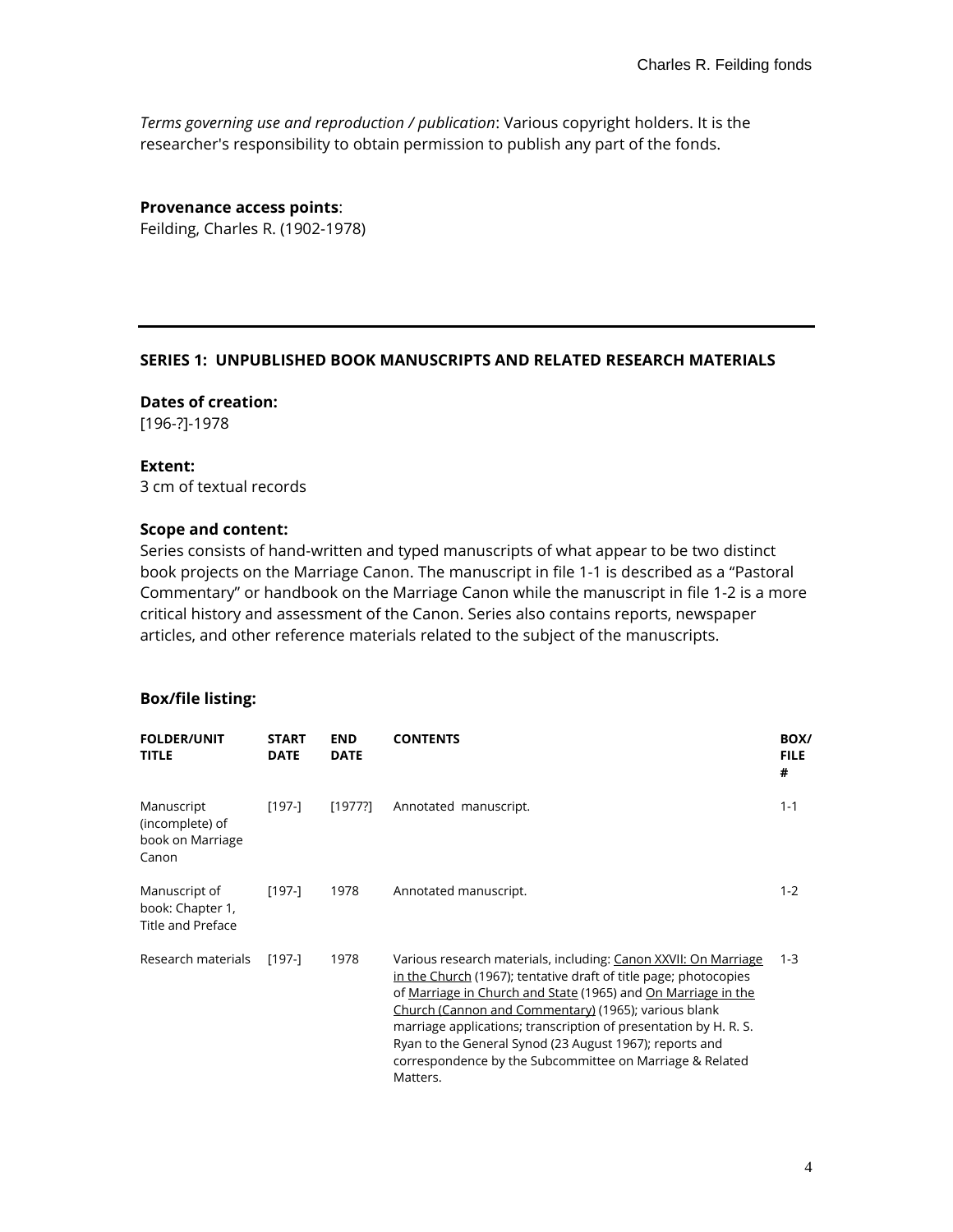Draft pages [197-] [197-] Draft pages with the heading "A General Note on Canon Law". 1-4 Notes and articles [196-?] [197-] Contents include originals and photocopies of: commentaries on the Marriage Canon; hand-written notes; note on a "Proposed Commentary on Canon XXI"; newspaper clippings; journal articles. 1-5

### **SERIES 2: OTHER MANUSCRIPTS**

### **Dates of creation:**

1941-[197-]

### **Extent:**

17 cm of textual records

### **Scope and content:**

Series contains original hand-written and typed manuscripts of articles written by Feilding. Many of these are annotated. Also contains originals of the fifteen editions of *Canada and Christendom* accompanied by two letters gauging interest and support for the publication. Scripts of six radio broadcasts written and, in some cases, presented by Feilding, are included in this series.

| <b>FOLDER/UNIT TITLE</b>                                             | <b>START</b><br><b>DATE</b> | <b>END</b><br><b>DATE</b> | <b>CONTENTS</b>                                                                                                                                                                                                   | BOX/<br><b>FILE</b><br># |
|----------------------------------------------------------------------|-----------------------------|---------------------------|-------------------------------------------------------------------------------------------------------------------------------------------------------------------------------------------------------------------|--------------------------|
| Canada and Christendom                                               | 1941                        | 1944                      | Contains fifteen editions of Canada and<br>Christendom (nos. 1-15). Two letters written by<br>Feilding in order to gauge support and interest in<br>the newsletter. Third letter from Feilding to Henri<br>Pilon. | 1                        |
| Paper: "The Approach to New<br>Testament Evidence"                   | $[196-?]$                   | $[196-?]$                 |                                                                                                                                                                                                                   | $1 - 6$                  |
| Paper: "The Canonical Regulation<br>of Marriage"                     | $[196-?]$                   | $[196-?]$                 |                                                                                                                                                                                                                   | $1 - 7$                  |
| Paper: "Celibacy, Marriage, and<br>Divorce in Pastoral Care"         | $[196-?]$                   | $[196-?]$                 |                                                                                                                                                                                                                   | $1 - 8$                  |
| Paper: "The Christian Doctrine of<br>Marriage and Canon XVIIA"       | $[196-?]$                   | $[196-?]$                 |                                                                                                                                                                                                                   | $1 - 9$                  |
| Paper: "Christian Marriage: The<br>Sources of the Church's Teaching" | 1948                        | 1948                      |                                                                                                                                                                                                                   | $1 - 10$                 |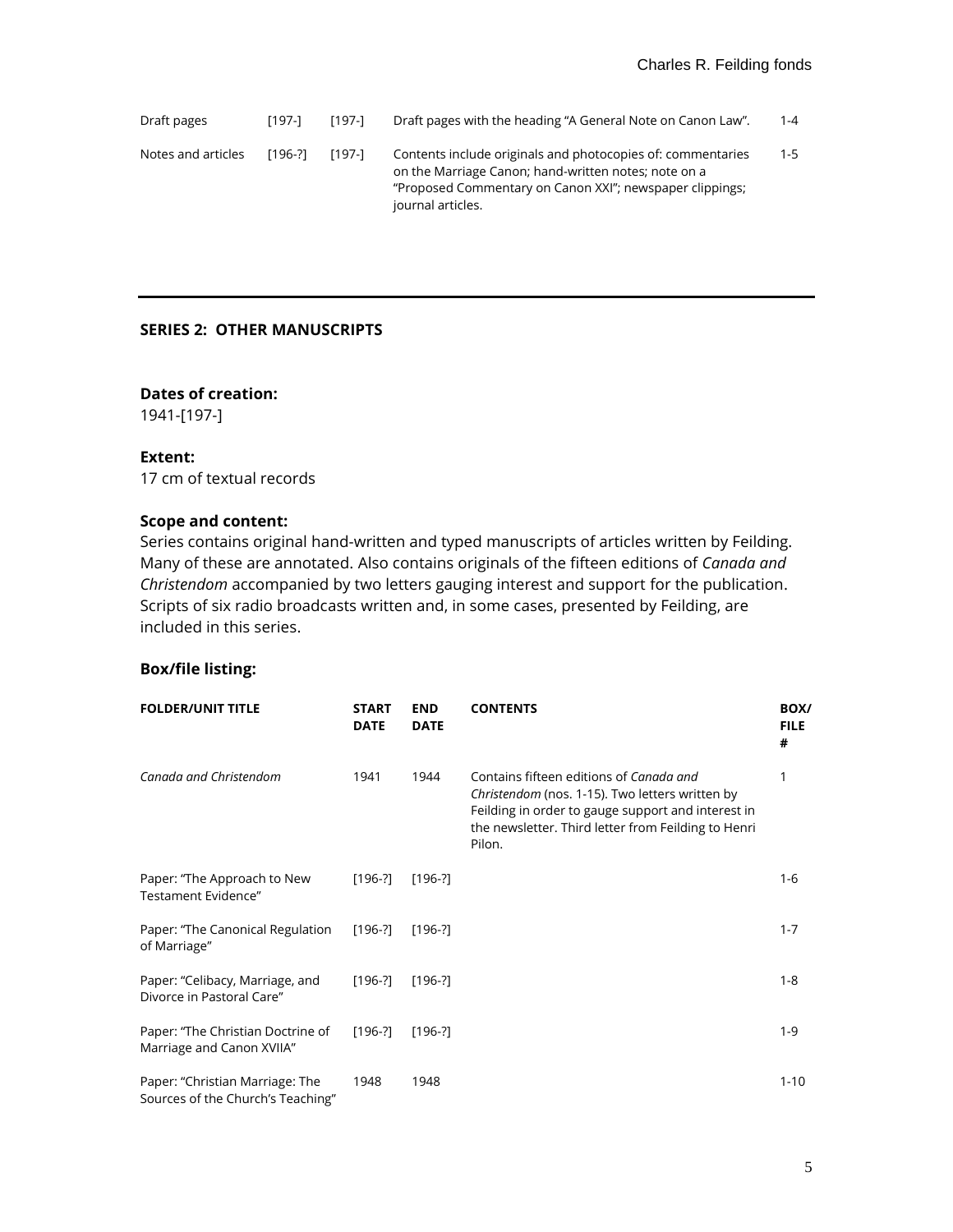| Paper: "Commentary on the<br>Preface (Canon XXVIIB)"                                                                     | 1967      | 1967      |                                                                                                                                                             | $1 - 11$ |
|--------------------------------------------------------------------------------------------------------------------------|-----------|-----------|-------------------------------------------------------------------------------------------------------------------------------------------------------------|----------|
| Paper: "Marriage"                                                                                                        | $[196-?]$ | $[196-?]$ |                                                                                                                                                             | $1 - 12$ |
| Paper: "The Marriage Canon"                                                                                              | 1967      | 1967      | Photocopy of article in Canadian Churchman, July-<br>August, 1967. Feilding provides an introduction to<br>the full-text publication of the Marriage Canon. | $1 - 13$ |
| Paper: "Marriage, Divorce and<br>Remarriage in the New<br>Testament and After"                                           | $[196-?]$ | $[196-?]$ |                                                                                                                                                             | $1 - 14$ |
| Paper: "Marriage, Family and the<br>Single State"                                                                        | 1964      | 1964      |                                                                                                                                                             | $1 - 15$ |
| Reference: "Marriage in Christian<br>Tradition: A Reference List of<br>Some Important Passages"                          | $[196-?]$ | $[196-?]$ | One draft and one final copy.                                                                                                                               | $1 - 16$ |
| Three papers: "New Testament<br>and Canon Law"; "Marriage: Some<br>New Testament Evidence";<br>"Marriage and the Family" | $[196-?]$ | $[196-?]$ |                                                                                                                                                             | $1 - 17$ |
| Paper: "New Testament Evidence<br>and Canon Law"                                                                         | $[196-?]$ | $[196-?]$ |                                                                                                                                                             | $1 - 18$ |
| Paper: "New Testament Exegesis<br>and American Canons"                                                                   | [1962]    | [1966!]   |                                                                                                                                                             | $1 - 19$ |
| Notes on Marriage                                                                                                        | $[106-?]$ | $[196-?]$ |                                                                                                                                                             | $1 - 20$ |
| Notes on Marriage, Nullity,<br>Separation, Divorce, Remarriage,<br>& Admission to Communion in<br>Anglican Tradition     | $[196-]$  | [1966!]   |                                                                                                                                                             | $1 - 21$ |
| Notes on the Theology of<br>Marriage, Family, and the Single<br>State                                                    | 1965      | 1965      |                                                                                                                                                             | $1 - 22$ |
| Notes on the Toronto Synod 1967<br>Convening Circular                                                                    | 1967      | 1967      |                                                                                                                                                             | $1 - 23$ |
| Paper: "Nullity of Marriage"                                                                                             | $[196-?]$ | $[196-?]$ |                                                                                                                                                             | 1-24     |
| Paper: "Questions about the<br>Homosexual Condition"                                                                     | $[196-?]$ | $[196-?]$ |                                                                                                                                                             | 1-25     |
| Paper: "A Problem in the<br>Theology of Marriage Related to<br>Ecclesiastical Discipline and<br>Pastoral Care"           | $[196-?]$ | $[196-?]$ |                                                                                                                                                             | $1 - 26$ |
| Paper: "Theology of Marriage and<br>Family Notes for the Lambeth<br>Study Group"                                         | 1964      | 1964      |                                                                                                                                                             | $1 - 27$ |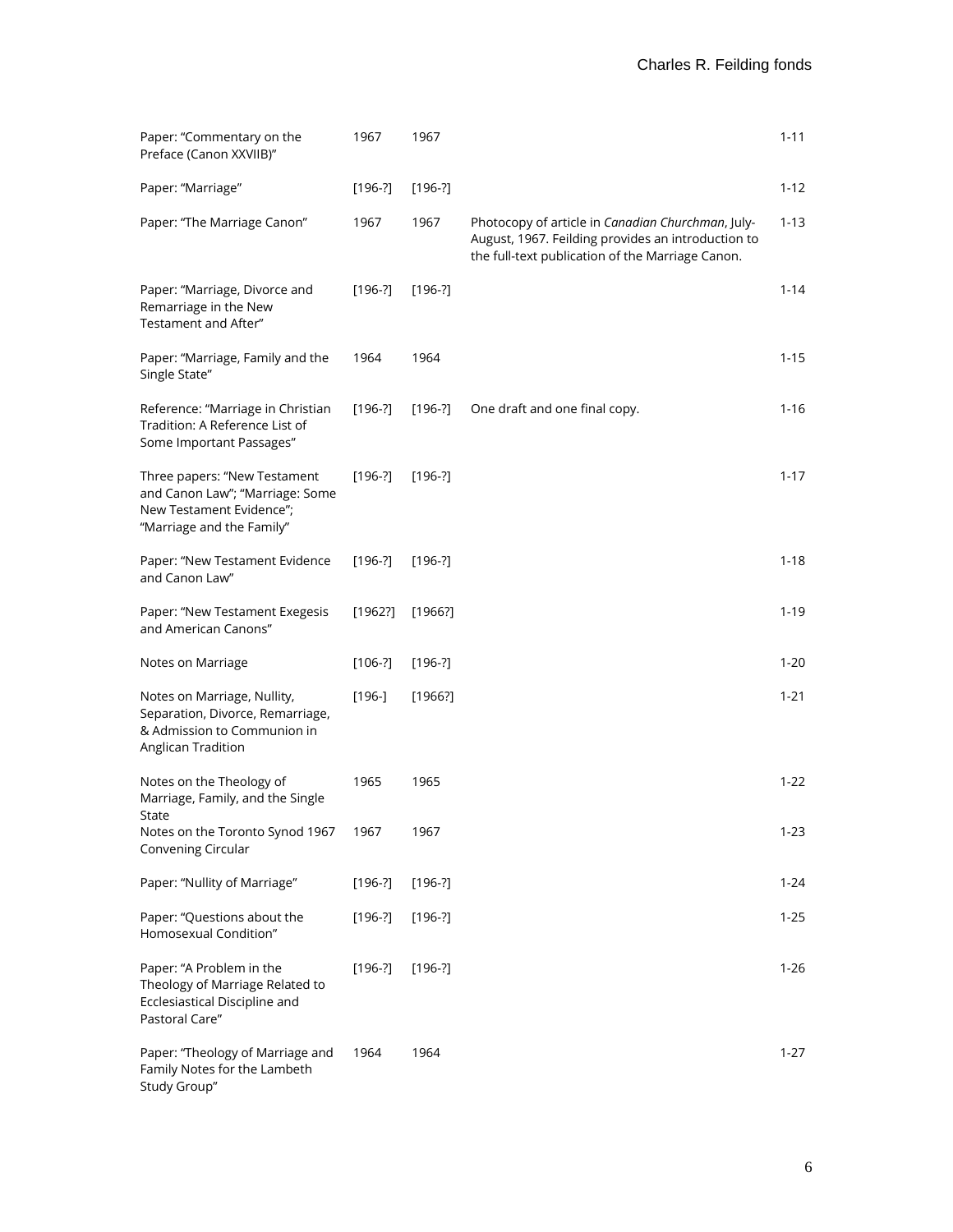| Paper: "Towards Marriage Rites"                              | $[197-]$ | $[197-]$ |                                                                                                                                                                                                                                 | $1 - 28$ |
|--------------------------------------------------------------|----------|----------|---------------------------------------------------------------------------------------------------------------------------------------------------------------------------------------------------------------------------------|----------|
| C. R. F. Radio Broadcasts                                    | 1948     | 1948     | Six scripts titled Monday through Saturday.                                                                                                                                                                                     | $8 - 4$  |
| C. R. F. Radio Christmas Sermons                             | 1957     | 1958     | Two scripts: "C. B. C. Christmas Sermon 1958" and<br>"Christmas Sermon - 1957 (St. Augustine)".                                                                                                                                 | $8 - 5$  |
| C. R. F. Radio – "He That Should<br>Come" CBL TRANSCANADA    | 1955     | 1955     | Broadcast 19-24 December 1955 on CBL -<br>TRANSCANADA. Five scripts broadcast Monday, 19<br>December, through Thursday, 24 December.                                                                                            | $8-6$    |
| C. R. F. Radio - "Morning<br>Devotions"                      | 1955     | 1955     | Ten scripts: Monday (x2), Tuesday, Wednesday<br>(x2), Thursday (x2), Friday (x2), Saturday.<br>Broadcast Monday, 2 May 1955, through<br>Saturday, 7 May 1955.                                                                   | $8 - 7$  |
| C. R. F. Radio - "Plain Talk"                                | 1958     | 1958     | Two scripts: 13 October 1958 and 20 October<br>1958.                                                                                                                                                                            | $8 - 8$  |
| C. R. F. Radio – "Servant of the<br>Lord" CBL TC March 23-27 | 1959     | 1959     | Two versions each of five scripts. Broadcast 26<br>March 1956 through 30 March 1956. Also, hand-<br>written outline of the five productions and a<br>document titled "Notes on the Decca Recording of<br>'Lost in the Stars'''. | $8-9$    |

### **SERIES 3: MATERIALS FROM 'MARRIAGE AND RELATED MATTERS' COMMISSION AND SUBCOMMITTEE**

### **Dates of creation:**

1949, 1967-1978

#### **Extent:**

10 cm of textual records

### **Scope and content:**

Series contains records related to the Commission on Marriage and Related Matters (CMRM) and the Subcommittee on Marriage and Related Matters (SMRM). Document types include meeting minutes, correspondence written to and authored by Feilding, marriage and marital status applications, and drafts of reports.

| <b>FOLDER/UNIT TITLE</b> | <b>START</b> | <b>END</b>  | <b>CONTENTS</b> | BOX/        |
|--------------------------|--------------|-------------|-----------------|-------------|
|                          | <b>DATE</b>  | <b>DATE</b> |                 | <b>FILE</b> |
|                          |              |             |                 | #           |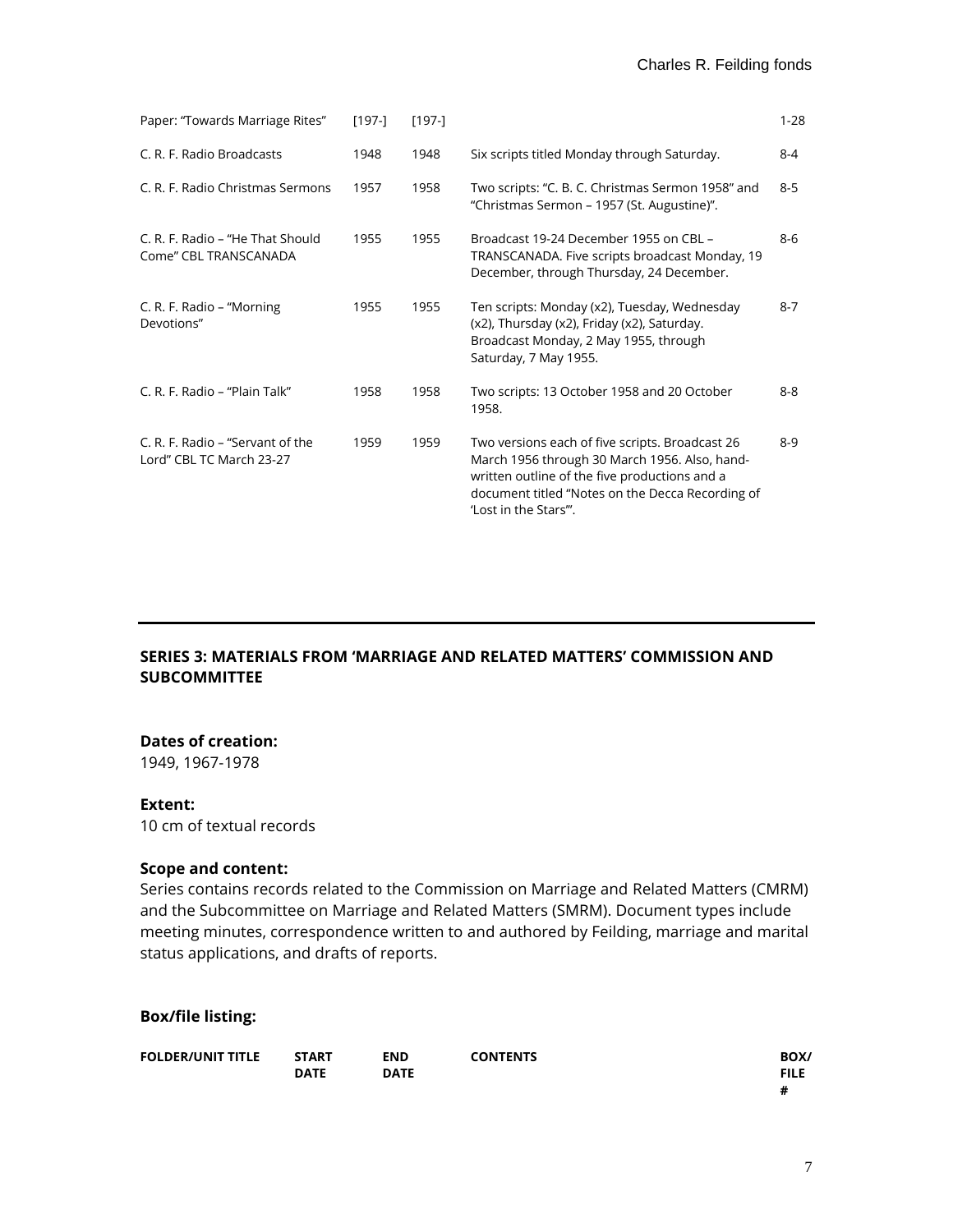| Minutes, Commission<br>on Marriage and<br>Divorce                               | 14 February<br>1949     | 14 February<br>1949     |                                                                                                                                                                                                                                                                     | $2 - 1$  |
|---------------------------------------------------------------------------------|-------------------------|-------------------------|---------------------------------------------------------------------------------------------------------------------------------------------------------------------------------------------------------------------------------------------------------------------|----------|
| Minutes, CMRM,<br><b>Executive Committee</b>                                    | 13<br>November<br>1967  | 13<br>November<br>1967  | Includes pp. 251-284 of the Convening Circular of<br>the 1967 Synod.                                                                                                                                                                                                | $2 - 2$  |
| Minutes, CMRM,<br><b>Executive Committee</b>                                    | February 19<br>1968     | 19 February<br>1968     | Includes correspondence addressed to Feilding<br>related to the 19 February meeting.                                                                                                                                                                                | $2 - 3$  |
| Minutes, CMRM,<br><b>Executive Committee</b>                                    | 13 May<br>1968          | 13 May<br>1968          | Includes various marriage forms.                                                                                                                                                                                                                                    | $2 - 4$  |
| Minutes, CMRM,<br><b>Executive Committee</b>                                    | 11<br>November<br>1968  | 11<br>November<br>1968  | Includes correspondence addressed to Feilding<br>and documents related to the 11 November<br>meeting.                                                                                                                                                               | $2 - 5$  |
| Minutes, CMRM,<br><b>Executive Committee</b>                                    | 10 February<br>1969     | 10 February<br>1969     | Includes correspondence addressed to Feilding<br>and documents related to the 10 February<br>meeting.                                                                                                                                                               | $2 - 6$  |
| Minutes, CMRM,<br><b>Executive Committee</b>                                    | 5 May 1969              | 5 May 1969              | Includes correspondence addressed to Feilding,<br>correspondence authored by Feilding,<br>questionnaire, a memorandum, and a draft of a<br>report which was published in the Journal of the<br>General Synod 1969 (author unknown).                                 | $2 - 7$  |
| Minutes, CMRM,<br><b>Executive Committee</b>                                    | 19<br>September<br>1970 | 19<br>September<br>1970 | Includes notes, applications and declarations<br>related to marriage status, correspondence<br>addressed to Feilding, and a draft of a report<br>which was published in the Journal of the General<br>Synod 1971.                                                   | $2 - 8$  |
| Various documents,<br>Subcommittee on<br>Marriage and Related<br>Matters (SMRM) | June 1971               | September<br>1974       | Includes a "Principal Contents" page. Many<br>documents, including the minutes to SMRM<br>meetings, have been pulled and are said to have<br>been moved to the "Minute Book".                                                                                       | $2-9$    |
| Same as above.                                                                  | October<br>1974         | <b>July 1976</b>        | Same as above.                                                                                                                                                                                                                                                      | $2 - 10$ |
| Same as above.                                                                  | October<br>1975         | September<br>1977       | Same as above.                                                                                                                                                                                                                                                      | $2 - 11$ |
| Same as above.                                                                  | February<br>1977        | March 1978              | Does not include a "Contents" page. Minutes are<br>included.                                                                                                                                                                                                        | $2 - 12$ |
| Same as above.                                                                  | March 1977              | $[197-]$                | Includes minutes from 17 March meeting, a draft<br>of "Towards Harmonization of the Marriage Rite<br>(1959) with Canon 21 (1971) of the Anglican<br>Church" authored by Feilding, and members list of<br>the "Marriage and Related Matters Committee"<br>(undated). | $2 - 13$ |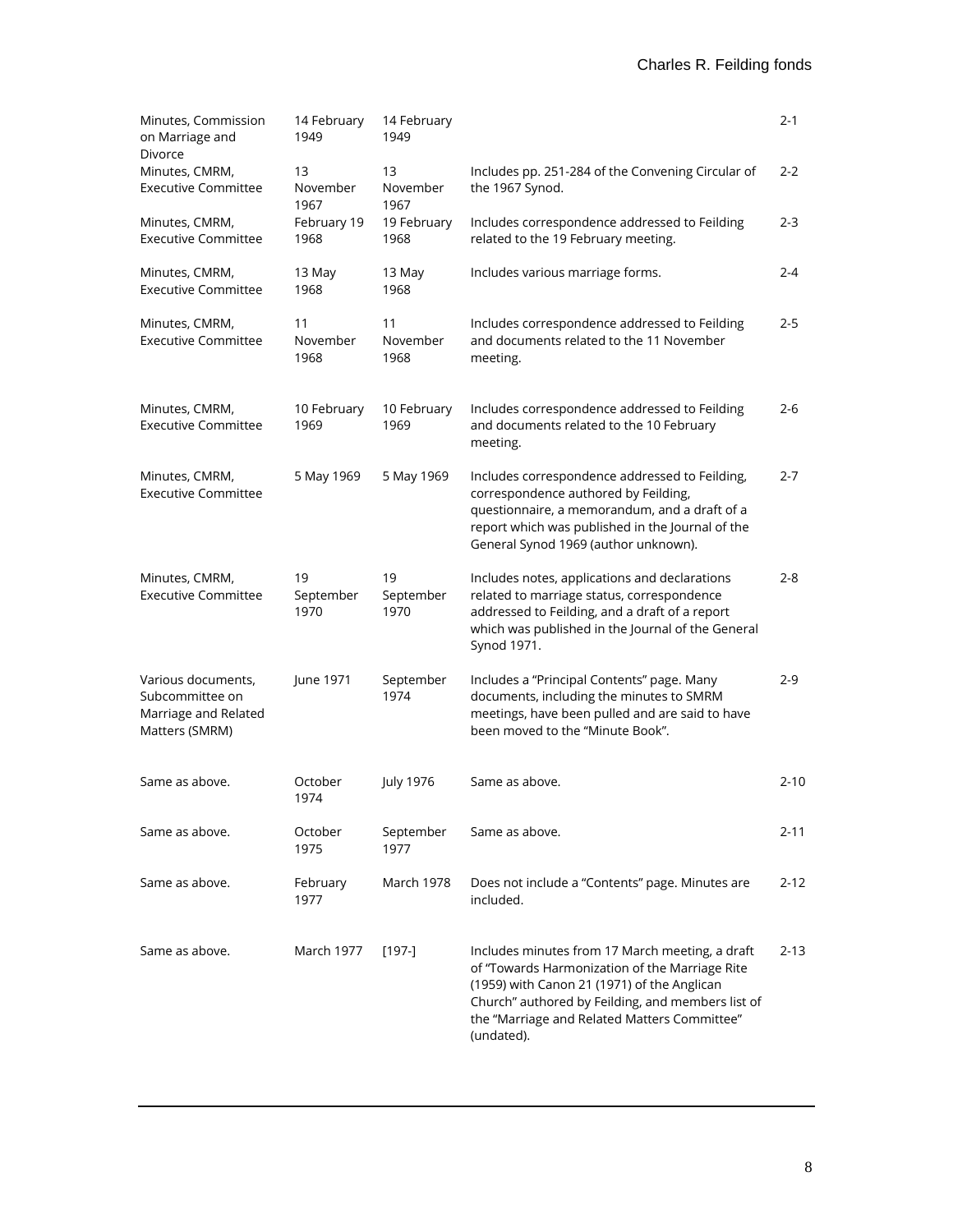#### **SERIES 4: REFERENCE MATERIALS AND CORRESPONDENCE**

### **Dates of creation:**

1900-1979

#### **Extent:**

69 cm of textual records

#### **Scope and content:**

Series contains reference and subject files in the form of reports, journal and magazine articles, newspaper clippings, legal statutes, booklets, pamphlets, and hand-written notes authored by Feilding. Series also contains correspondence to and from Feilding. The majority of the correspondence is included in subject/reference files.

| <b>FOLDER/UNIT TITLE</b>       | <b>START</b><br><b>DATE</b> | <b>END</b><br><b>DATE</b> | <b>CONTENTS</b>                                                                                                                                                                                                                                                                                                                                                                                                                                                    | BOX/<br><b>FILE</b><br># |
|--------------------------------|-----------------------------|---------------------------|--------------------------------------------------------------------------------------------------------------------------------------------------------------------------------------------------------------------------------------------------------------------------------------------------------------------------------------------------------------------------------------------------------------------------------------------------------------------|--------------------------|
| Documentation Book 1           | $[196-]$                    | $[197-]$                  | Contains various reference materials related to marriage<br>issues in the context of the Anglican Church and external<br>to it, especially Roman Catholic and secular law. Document<br>types include: notes, reports, photocopied articles,<br>newsletters, counseling guides, newspaper clippings, and<br>Canadian divorce statutes. Includes handwritten table of<br>contents at the beginning of the file.                                                      | $2 - 14$                 |
| Documentation Book 2           | $[195-]$                    | $[197-]$                  | See above.                                                                                                                                                                                                                                                                                                                                                                                                                                                         | $2 - 15$                 |
| Documentation Book 3           | $[196-]$                    | $[197-]$                  | See above.                                                                                                                                                                                                                                                                                                                                                                                                                                                         | $3 - 1$                  |
| Documentation Book 4           | $[196-?]$                   | $[196-?]$                 | Contains various reference materials related to marriage<br>issues in the context of the Anglican Church. Only contains<br>photocopied materials of Sessions of the General Synod<br>ranging from the 2 <sup>nd</sup> (1898) to the 23 <sup>rd</sup> (1967). Includes<br>handwritten table of contents at the beginning of the file.                                                                                                                               | $3 - 2$                  |
| Reference items no. 1-4,<br>15 | 1947                        | 1977                      | Majority of materials range in date from 1967-1977.<br>Materials contained primarily relate to topics of marriage,<br>divorce, and sexuality. Records include correspondence<br>(from H. R. S. Ryan, 28 September 1977), newspaper<br>clippings, newsletters, and notes. Also included is the<br>article "Myth, and the Truth of Revelation" by Romano<br>Guardini (ref. item #3) and a letter from Bishop Stanley<br>Steer dated 24 February 1969 (ref. item #4). | $3-3$                    |
| Reference items no. 9-10       | $[197-?]$                   | $[197-?]$                 | Materials relate to marriage. Records include newspaper<br>clippings. Also included is a document titled "Comments on<br>Criticisms by Donald S. Moir and reported action of the                                                                                                                                                                                                                                                                                   | $3 - 4$                  |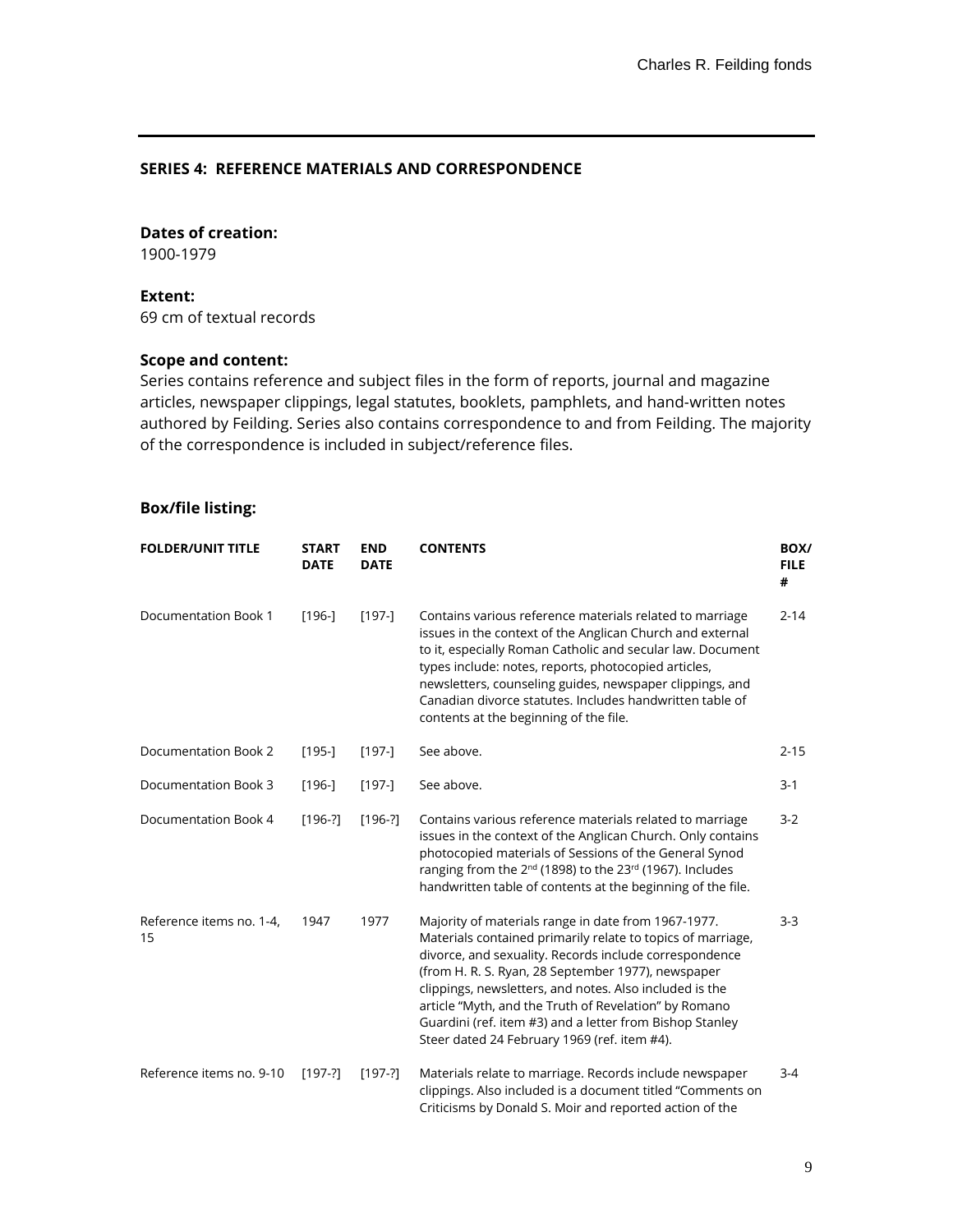|                                                     |           |           | Canadian Bar Association in Relation to the Canadian Law<br>Reform Commission of Canada's Report on Family Law",<br>likely written by H. R. S. Ryan (n.d.).                                                                                                                                                                                                                                                                                                                                                                                         |          |
|-----------------------------------------------------|-----------|-----------|-----------------------------------------------------------------------------------------------------------------------------------------------------------------------------------------------------------------------------------------------------------------------------------------------------------------------------------------------------------------------------------------------------------------------------------------------------------------------------------------------------------------------------------------------------|----------|
| Reference items no. 12,<br>14, 16                   | 1965      | 1976      | Materials relate to marriage. Records include newspaper<br>clippings, "Reaction Sheet", a letter from Brian Heeney (21<br>July 1965), and a copy of legislation "An Act Respecting the<br>Solemnization of Marriage".                                                                                                                                                                                                                                                                                                                               | $3 - 5$  |
| Reference items no. 22,<br>24                       | 1971      | 1976      | Materials relate to marriage. Records include<br>correspondence (including letter from Feilding to Rt. Rev.<br>W J Robinson, 14 April 1975) and a document "Some<br>Thoughts on Marriage in the House" by the Rt. Rev. Henry<br>Hill.                                                                                                                                                                                                                                                                                                               | $3-6$    |
| Reference items no. 26-<br>27, 33-34, 36-37, 46, 50 | [1969?]   | [1976?]   | Materials relate to marriage. Records include newspaper<br>clippings, notes, notes re: Subcommittee on Marriage &<br>Related Matters by Nellie McNichol Sanders (1974), a<br>"Reaction Sheet", and correspondence (from S. D.<br>Abraham, 11 May 1976, and Bishop Stanley Steer, 12 May<br>1969).                                                                                                                                                                                                                                                   | $3 - 7$  |
| Reference item no. 38                               | [1970?    | [1970?]   | Single sheet referring to minutes of 29 September 1970.                                                                                                                                                                                                                                                                                                                                                                                                                                                                                             | $3 - 8$  |
| Reference items no. 33,<br>45, 48, 50, 53           | $[196-?]$ | 1977      | Materials related to marriage and divorce. Records include<br>newspaper clippings, correspondence (from and to Chief<br>Justice J. R. Cartwright, 11 January 1968, 15 January 1968,<br>and 19 January 1968), a paper entitled "Ancillary Services<br>and the Divorce Process" by Norman W. Bell (n.d.), and a<br>letter from Ross S. Irwin to H. R. S. Ryan with the subject<br>"LRC Family Law Report Critique: my comments" dated 28<br>January 1977.                                                                                             | $3-9$    |
| Reference items no. 54-<br>56                       | 1957      | 1977      | Majority of materials originate in 197-. Materials related to<br>marriage and divorce. Records include newspaper<br>clippings, a "Reaction Sheet", and numerous<br>correspondences: from Feilding to Rev. Gerald W. Spence<br>(22 January 1976) and to Feilding from H. R. S. Ryan (29<br>January 1976).                                                                                                                                                                                                                                            | $3-10$   |
| Reference items no. 55,<br>63                       | $[196-?]$ | $[197-?]$ | Two sheets referring to Reference item numbers 33, 53,<br>and 46.                                                                                                                                                                                                                                                                                                                                                                                                                                                                                   | $3 - 11$ |
| Reference items no. 64                              | 1968      | 1977      | Materials related to marriage and divorce. Materials<br>include a "Reaction Sheet" and a letter from Feilding to<br>Rev'd R. D. MacRae (18 November 1968).                                                                                                                                                                                                                                                                                                                                                                                          | $3-12$   |
| H. R. S. Ryan                                       | 1967      | 1978      | Materials related to H. R. S. Ryan. Contains correspondence<br>between Feilding and Ryan in the years 1967-1969. Also<br>correspondence from Ryan to others (in the form of<br>informational copies for Feilding), including: Reverend<br>Maurice Hardman (6 January 1967), Archbishop G. F. C.<br>Jackson (19 July 1978), and Reverend Tom Kingston (5 July<br>1978). Also included is the text of a TV talk taped in 1966<br>for CTV given by Ryan. Also included is a four-part<br>manuscript by Ryan titled "What God Hath Joined<br>Together". | $3-13$   |
| Applicability of English                            | $[196-]$  | $[196-]$  | A copy of the article "Applicability of English Ecclesiastical                                                                                                                                                                                                                                                                                                                                                                                                                                                                                      | 3-14     |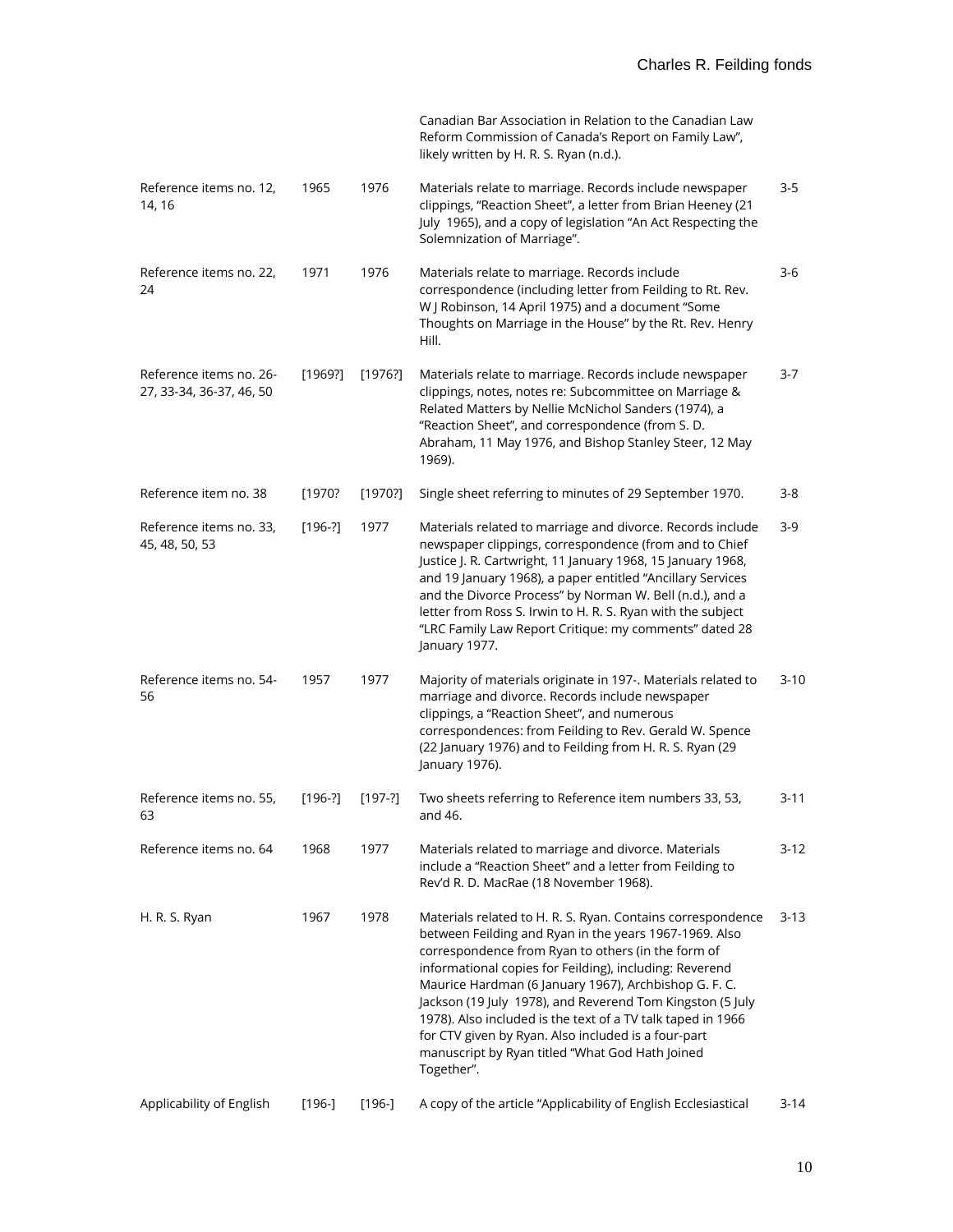| Ecclesiastical Law in the<br>Anglican Church of<br>Canada |          |          | Law in the Anglican Church of Canada" by H. R. S. Ryan.<br>Also contains a variety of legal statutes (photocopied) and<br>a photocopy of the United Church document "An Act to<br>enable the Members of the United Church of England and<br>Ireland in Canada to meet in Synod".                                                                                                                                                                                                                                                                                                                                                                                                                                                                                                                                                                                                                                                                                                                                                                                                                                                                                                                                                              |          |
|-----------------------------------------------------------|----------|----------|-----------------------------------------------------------------------------------------------------------------------------------------------------------------------------------------------------------------------------------------------------------------------------------------------------------------------------------------------------------------------------------------------------------------------------------------------------------------------------------------------------------------------------------------------------------------------------------------------------------------------------------------------------------------------------------------------------------------------------------------------------------------------------------------------------------------------------------------------------------------------------------------------------------------------------------------------------------------------------------------------------------------------------------------------------------------------------------------------------------------------------------------------------------------------------------------------------------------------------------------------|----------|
| Miscellaneous<br>correspondence                           | 1968     | 1978     | Various correspondence from and to Feilding, including:<br>from D. E. Noonan (29 July 1968), from Donald Grayston (4<br>July 1975), to Reverend T. M. S. Kingston (26 November<br>1975), from Donna J. Haley (23 December 1977),<br>(presumably) to J. C. M. Clarke (11 April 1978, two versions).<br>Also included are informational copies of letters not<br>specifically from or to Feilding; authors and recipients<br>include Most Revered E. W. Scott, Most Rev. G. F. C.<br>Jackson, Mrs. Phyllis Creighton, H. R. S. Ryan, and Rt. Revd.<br>J. A. Langstone.                                                                                                                                                                                                                                                                                                                                                                                                                                                                                                                                                                                                                                                                          | $3 - 15$ |
| Misc: Reports                                             | 1962     | 1977     | Contains various reports, including: "Submission to the<br>General Synod" by Rev. Canon J. C. Clough (1962), Minutes<br>of the Commission on Marriage and Related Matters (Nov.<br>9, 1965), "Commentary on the Preface (Canon XXVII B)" by<br>Feilding presented to General Synod (1967), "Commentary<br>on Part IV (Canon XXVII B)" by H. R. S. Ryan to General<br>Synod (1967), Memorandum re: Information to be Shared<br>with other Commissions (1968), "Guidelines re: Canon XXVII<br>and Procedures to be followed in Applications to the<br>Commission" (1968), "An Anglican Comment on the Mixed<br>Marriage Kit" (1973), correspondence from the SMRM to<br>the Chairmen and Registrars of the Ecclesiastical<br>Matrimonial Commissions (28 October 1974, and 22<br>October 1975), "Questions and Answers on Canon XXI On<br>Marriage in the Church" (1977), "Some Questions and<br>Answers Related to Marriage in the Anglican Church of<br>Canada" (1977), "Some Fundamental Principles of Canon 21<br>on Marriage in the Church" (17 January 1977), "Some<br>Questions and Answers on Remarriage after Divorce in the<br>Anglican Church of Canada" (March 1977), Statistics re:<br>Matrimonial Commissions, 1973-1976 (draft). | $3-16$   |
| Misc: Paper - Brian<br>Heeney                             | 1978     | 1978     | Paper by Heeney titled "On Marrying Your Dead Wife's<br>Sister" accompanied by letter from Heeney to Feilding (18<br>January 1978).                                                                                                                                                                                                                                                                                                                                                                                                                                                                                                                                                                                                                                                                                                                                                                                                                                                                                                                                                                                                                                                                                                           | $3-17$   |
| Misc: Memorandum                                          | $[197-]$ | $[197-]$ | Memorandum titled "Query and Comment on the Title";<br>related to unpublished manuscript Marriage: Divine<br>Mystery and Human Institution (see Series 1).                                                                                                                                                                                                                                                                                                                                                                                                                                                                                                                                                                                                                                                                                                                                                                                                                                                                                                                                                                                                                                                                                    | $3 - 18$ |
| Misc: Photocopied<br>Articles re:<br>Marriage/Canon Law   |          |          | Photocopies of various journal articles and encyclopedia<br>entries.                                                                                                                                                                                                                                                                                                                                                                                                                                                                                                                                                                                                                                                                                                                                                                                                                                                                                                                                                                                                                                                                                                                                                                          | $4-1$    |
| Misc: Women in the<br>Church                              | $[197-]$ | $[197-]$ | Bound volume of reference materials.                                                                                                                                                                                                                                                                                                                                                                                                                                                                                                                                                                                                                                                                                                                                                                                                                                                                                                                                                                                                                                                                                                                                                                                                          | $4-2$    |
| Misc: Homosexuality<br>Report 1977                        | 1977     | 1977     | Contains report as well as minutes from The Primate's<br>Commission on Sexuality (26 May 1977) and a newspaper<br>clipping.                                                                                                                                                                                                                                                                                                                                                                                                                                                                                                                                                                                                                                                                                                                                                                                                                                                                                                                                                                                                                                                                                                                   | 4-3      |
| Misc: "Marriage and the                                   | $[197-]$ | $[197-]$ | Photocopied article.                                                                                                                                                                                                                                                                                                                                                                                                                                                                                                                                                                                                                                                                                                                                                                                                                                                                                                                                                                                                                                                                                                                                                                                                                          | $4 - 4$  |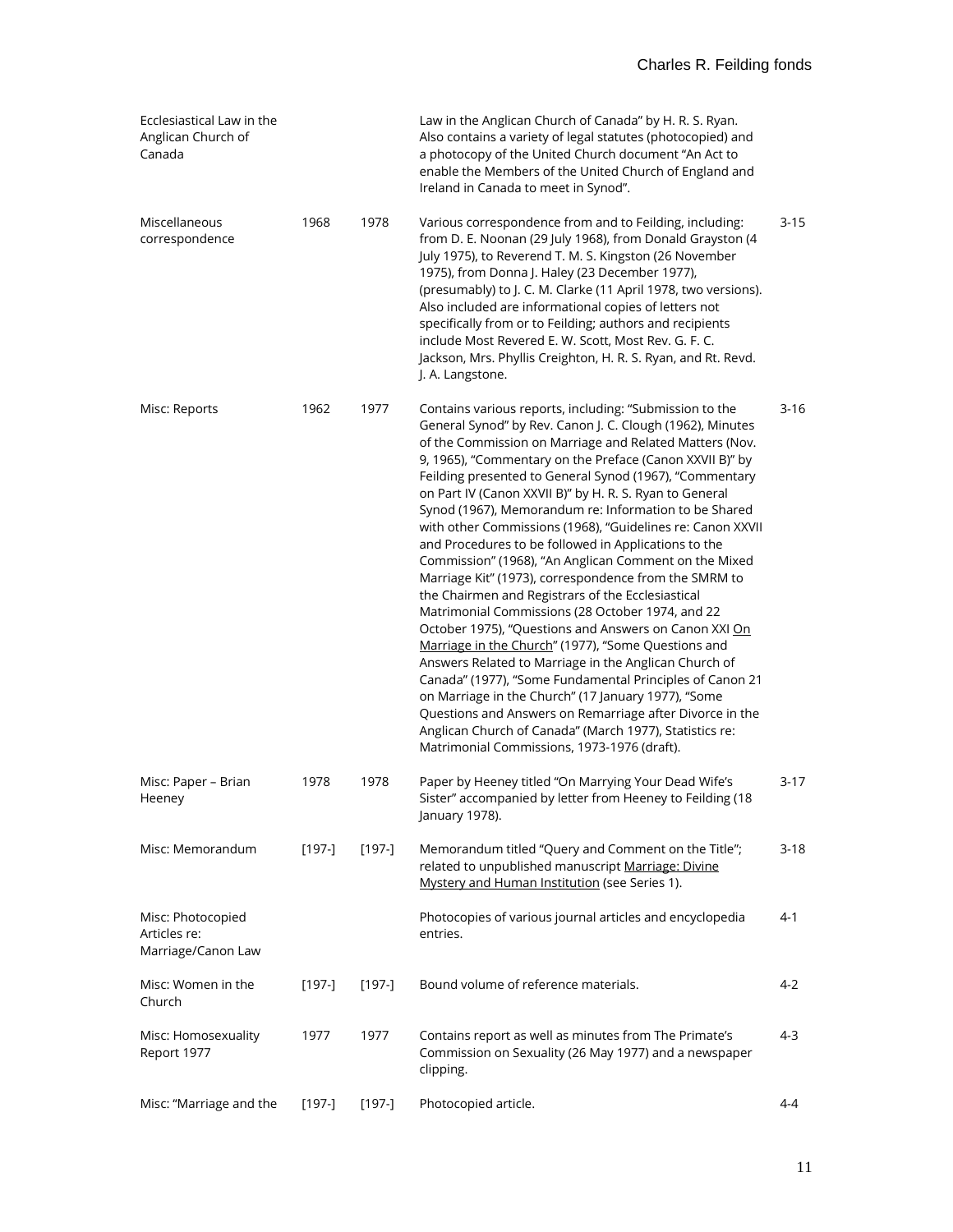| and Lindenberger                                                                                             |           |           |                                                                                                                                                                                                                                                       |          |
|--------------------------------------------------------------------------------------------------------------|-----------|-----------|-------------------------------------------------------------------------------------------------------------------------------------------------------------------------------------------------------------------------------------------------------|----------|
| Misc: "Sex and Sanctity";<br>Rev. Robert D. Hughes<br>III; The Hale Lectures,<br>Seabury-Western<br>Seminary | 1976      | 1976      | Full title: "Sex and Sanctity: The Human Realities of<br>Sexuality and Marriage as Invitations to the Spiritual Life".<br>Accompanied by hand-written notes presumably by<br>Feilding.                                                                | $4 - 5$  |
| Misc: Abortion                                                                                               | $[197-]$  | $[197-]$  | Various reports, articles, and correspondence on the topic<br>of abortion.                                                                                                                                                                            | 4-6      |
| Misc: Articles by David E.<br>Jenkins                                                                        | $[197-?]$ | $[197-]$  | Sixteen photocopied articles on various topics.                                                                                                                                                                                                       | 4-7      |
| Misc: Correspondence,<br>Notes, Articles                                                                     | $[195-?]$ | $[197-?]$ | Also includes newspaper clippings and reports. Topics<br>include marriage, divorce, contraception, and canon law.                                                                                                                                     | 4-8      |
| Subject File: Clive<br>Orminston Abdulah                                                                     | 1956      | 1977      | Includes "Citation for the Rt. Rev. Clive Orminston Abdulah"<br>(5 May 1971) and address by Abdulah, "The Emerging<br>Church in the West Indies" (same date). Also includes<br>correspondence from Abdulah to Feilding (1956 and 1977).               | $7 - 2$  |
| Subject File: Authority in<br>the Church                                                                     | 1976      | 1976      | Includes booklet "Authority in the Church: A Statement on<br>the Question of Authority, its nature, exercise, and<br>implications" (1976) and related documentation.                                                                                  | 7-3      |
| Subject Files: Baptism                                                                                       | $[197-]$  | $[197-]$  | Various readings for baptism ceremonies. Single<br>correspondence to David Taylor, Michael McKay, Goodith<br>Heeney, and Geoff & Martha Feilding from Feilding (5<br>November 1971).                                                                  | $7 - 4$  |
| Book of Prayers in Large<br>Print                                                                            | 1976      | 1976      | Two copies of publication with annotation by Feilding.<br>Publication compiled and edited by Sister Constance, S. S. J.<br>D. with a foreword by Feilding.                                                                                            | $7-5$    |
| Canadian Institute of<br>Religion and<br>Gerontology (CIRG)                                                  | 1969      | 1975      | Includes a proposal on career counseling centre authored,<br>in part, by Feilding (1969); texts for a service titled "Mature<br>Life: Stress, Leisure, and Mortality" (1974), and two<br>newsletters from the CIRG (May and September 1975).          | $7-6$    |
| Cassem, Ned H., M. D.                                                                                        | $[197-]$  | $[197-]$  | Three articles by Cassem.                                                                                                                                                                                                                             | $7 - 7$  |
| Church of the Province<br>of the West Indies                                                                 | $[197-]$  | $[197-]$  | Includes various reports, including: "Church of the Province<br>of the West Indies Report to the Theological Education<br>Commission Appointed to Advise the Synod on the<br>Structures of Training for the Ministry" (1970) prepared by<br>Feilding. | 7-8      |
| Committee on<br>Cooperation in<br>Theological Education in<br>Toronto                                        | $[196-]$  | $[196-]$  | Includes reports from University of Toronto Colleges and<br>minutes.                                                                                                                                                                                  | 7-9      |
| Subject File:<br>Congregation and<br>Community                                                               | $[197-]$  | $[197-]$  | Various documents on the topic, including: "The Christian<br>in Community Development" (1975) authored by Feilding.                                                                                                                                   | $7 - 10$ |

Biblical Style": Gaston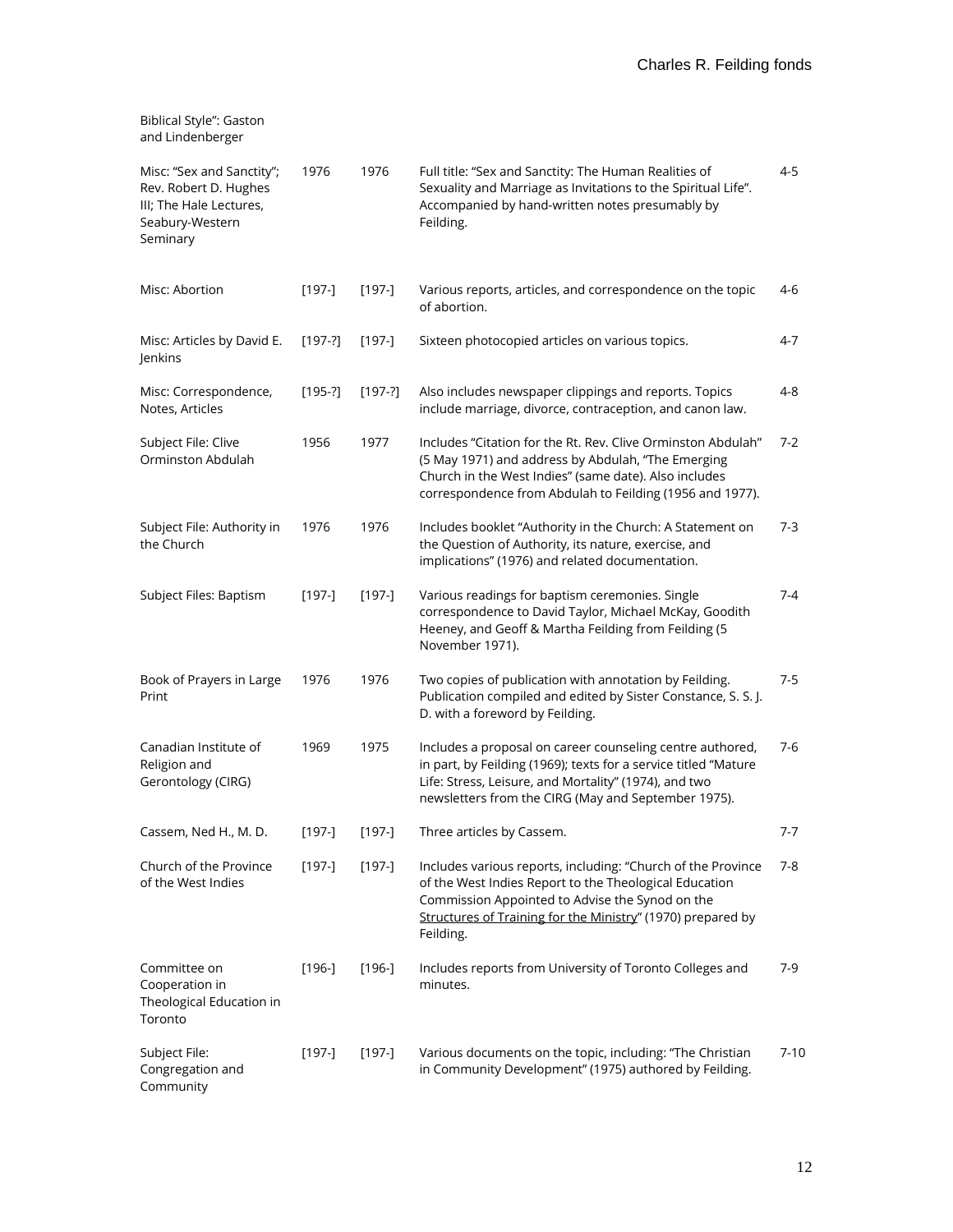| Downtown<br>Churchworkers'<br>Assocation (DCA)                                           | 1972      | 1975      | Various documents, including "Concluding Report of the<br>DCA Christmas (1972) Study Preparatory to the Drafting of<br>Recommendations" (1973) prepared by Feilding.              | $7 - 11$ |
|------------------------------------------------------------------------------------------|-----------|-----------|-----------------------------------------------------------------------------------------------------------------------------------------------------------------------------------|----------|
| DCA Consultation, St.<br>John's, York Milles                                             | [1975]    | [1975]    | Hand-written responses re: DCA goals.                                                                                                                                             | 7-12     |
| Dean of Divinity -<br>Reports to Convocation                                             | 1948      | 1960      | Hand-written and typed reports by Feilding presented at<br>Graduating Ceremonies and Distribution of Prizes. Includes<br>program from 1957 event.                                 | 7-13     |
| Subject File: Duling, G.<br>Harold                                                       | 1963      | 1963      | Presentation titled "Necessary Qualities in a Research<br>Design to Be Supported by a Foundation" (1963).                                                                         | $7 - 14$ |
| Subject File: Dustan, T.<br>М.                                                           | 1948      | 1948      | Correspondence from Dustan, 12 April 1948.                                                                                                                                        | 7-15     |
| Subject File: Deiss, Jay                                                                 | 1935      | 1948      | Correspondence from Deiss. Also includes reference letter<br>from Feilding re: Deiss to John H. Kerr, U. S. House of<br>Representatives (20 February 1943).                       | $7 - 16$ |
| Stimulus Reading for<br><b>Field Education</b><br>Conference                             | 1976      | 1976      | Single copy of readings.                                                                                                                                                          | $8 - 10$ |
| Grant, George -<br>Correspondence                                                        | [1960?]   | [1960?]   | Correspondence to and from Feilding; also includes<br>correspondence from Grant to "President Ross" (14 April<br>1960).                                                           | $8 - 11$ |
| Greene, R. S. H. -<br>Correspondence                                                     | 1954      | 1956      |                                                                                                                                                                                   | $8 - 12$ |
| Talk - "Grief and Dying"                                                                 | $[197-?]$ | $[197-?]$ | Notes and presentation materials for talk.                                                                                                                                        | 8-13     |
| H - General                                                                              | $[196-?]$ | $[197-]$  | Includes correspondence from Dr. L. Hodgson (19 October<br>1967), Edward Hardy (2 September 1972) and memo to<br>Miss Saunders and Prof. Hurd from Feilding (11 January<br>1974). | 8-14     |
| Subject File - Hope                                                                      | 1953      | 1960      | Collection of articles on the topic taken from publication<br>The Listener.                                                                                                       | $8 - 15$ |
| Hosmer, Sister Rachel                                                                    | 1970      | 1979      | Includes correspondences and copies of the publication<br>Center News.                                                                                                            | $8 - 16$ |
| Document for Synod<br>Executive on the<br>Priesthood approved by<br>the House of Bishops | 1967      | 1967      | Document regarding Anglican priests' participation in<br>secular work.                                                                                                            | 8-17     |
| Information for Clergy,<br>Diocese of Toronto                                            | 1973      | 1973      | Reports and guidelines.                                                                                                                                                           | $8 - 18$ |
| I - General                                                                              | 1976      | 1978      | Correspondence from Rev. Canon Ken Imai.                                                                                                                                          | $8 - 19$ |
| J- General                                                                               | 1970      | 1976      | Correspondence from Andrew Jones (1 December 1970)<br>and E. H. Johnson (12 August 1976).                                                                                         | 9-1      |
| Jewish Questions                                                                         | 1976      | 1976      | Includes Directions, May 1976, a newsletter of Toronto                                                                                                                            | $9 - 2$  |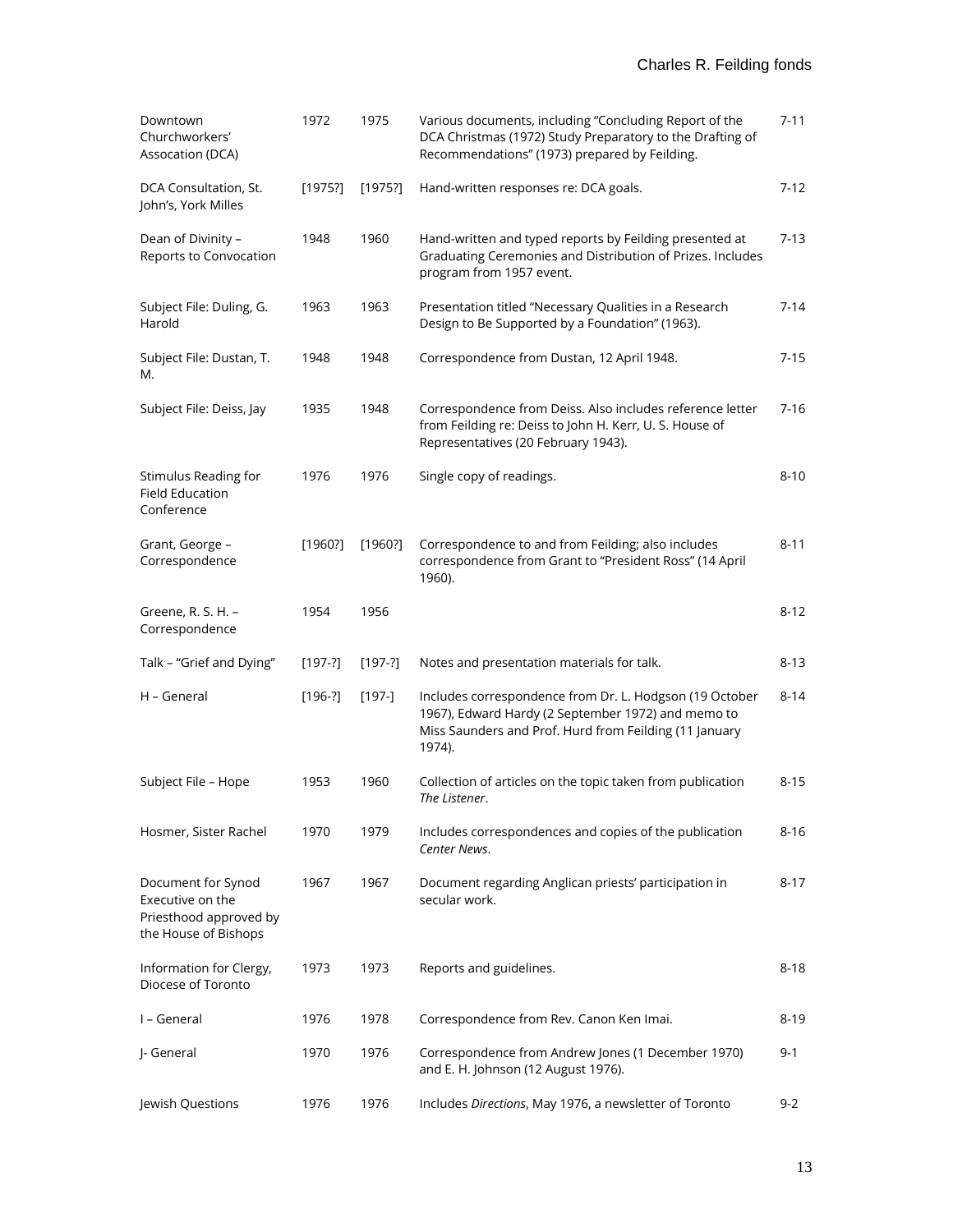### Christian-Jewish Dialogue.

| K- General                                                  |           |           | Correspondence from Fr. George E. Von Kaenel (1970),<br>Herbert D. Thomas (1965 and 1966, with responses from<br>Feilding), and Tamara Klepinine (1965, with response from<br>Feilding). | 9-3      |
|-------------------------------------------------------------|-----------|-----------|------------------------------------------------------------------------------------------------------------------------------------------------------------------------------------------|----------|
| Lectionary                                                  | [1961?]   | [1961?]   | Lecture/sermon notes.                                                                                                                                                                    | $9 - 4$  |
| Life Before and After the<br>Death of a Child - "Grief"     | 1977      | 1977      | Research and presentation materials from presentation<br>given by Feilding to the Women's Auxiliary of the Hospital<br>for Sick Children, 31 May 1977.                                   | 9-5      |
| Liturgy                                                     | [1952]    | [1954]    | Notes on liturgy by Feilding.                                                                                                                                                            | 9-6      |
| Lloyd, Michael -<br>Correspondence                          | 1977      | 1977      | Single correspondence from Feilding to Rev'd Michael<br>Lloyd, 22 April 1977.                                                                                                            | $9 - 7$  |
| The Lord's Prayer                                           | $[195-?]$ | $[196-?]$ | Research materials related to the Lord's Prayer.                                                                                                                                         | 9-8      |
| Hackel, Sergei -<br>Correspondence                          | 1965      | 1968      |                                                                                                                                                                                          | 9-9      |
| Marriage Rites                                              | [1972?]   | [1972?]   | Materials related to specific marriage rites including<br>annotated copies.                                                                                                              | $9 - 10$ |
| Marriott, S. J. -<br>Correspondence                         | 1929      | 1953      | Predominantly 1929-1934.                                                                                                                                                                 | $9 - 11$ |
| Misc. Notes and<br>Quotations                               | $[192-?]$ | $[195-?]$ | Hand-written by Feilding.                                                                                                                                                                | $9 - 12$ |
| Correspondence                                              | [1929?]   | [1956]    | Numerous correspondences from various individuals.                                                                                                                                       | $9 - 13$ |
| Nishimura, R. T. -<br>Correspondence                        | 1973      | 1973      | Correspondence from 21 February 1973.                                                                                                                                                    | $9 - 14$ |
| Ordination of Women to<br>the Priesthood                    | $[197-?]$ | $[197-?]$ | Manifesto accompanied by correspondence from Cyril<br>Powles (undated).                                                                                                                  | $9 - 15$ |
| Orthodox Anglican<br>Consultation                           | [1960?]   | [1964]    | Photocopies of notes on meetings and other<br>reports/papers.                                                                                                                            | $9 - 16$ |
| P – General                                                 | 1972      | 1977      | Correspondence from "Caroline" (10 April 1972) and the<br>Reverend Roger L. Prokop (14 January 1977).                                                                                    | $9 - 17$ |
| Poems                                                       | $[196-?]$ | $[197-?]$ | Clippings of poems from newspapers and magazines.<br>Accompanied by hand-written notes.                                                                                                  | $9 - 18$ |
| Seminary of the Mission<br>de France at Pontigny<br>(Yonne) | 1964      | 1965      | Reports from and correspondence with the Seminary of<br>the Mission de France at Pontigny (Yonne), France.                                                                               | $10-1$   |
| Priest as Worker                                            | $[196-?]$ | $[197-?]$ | Various articles, reports, and newspaper clippings.                                                                                                                                      | $10 - 2$ |
| General Synod                                               | 1974      | 1977      | Includes materials from the General Synod, 1977, and<br>correspondence to Most Rev. E. W. Scott (26 February<br>1974) regarding the Task Force on Human Life, unsigned                   | $10-3$   |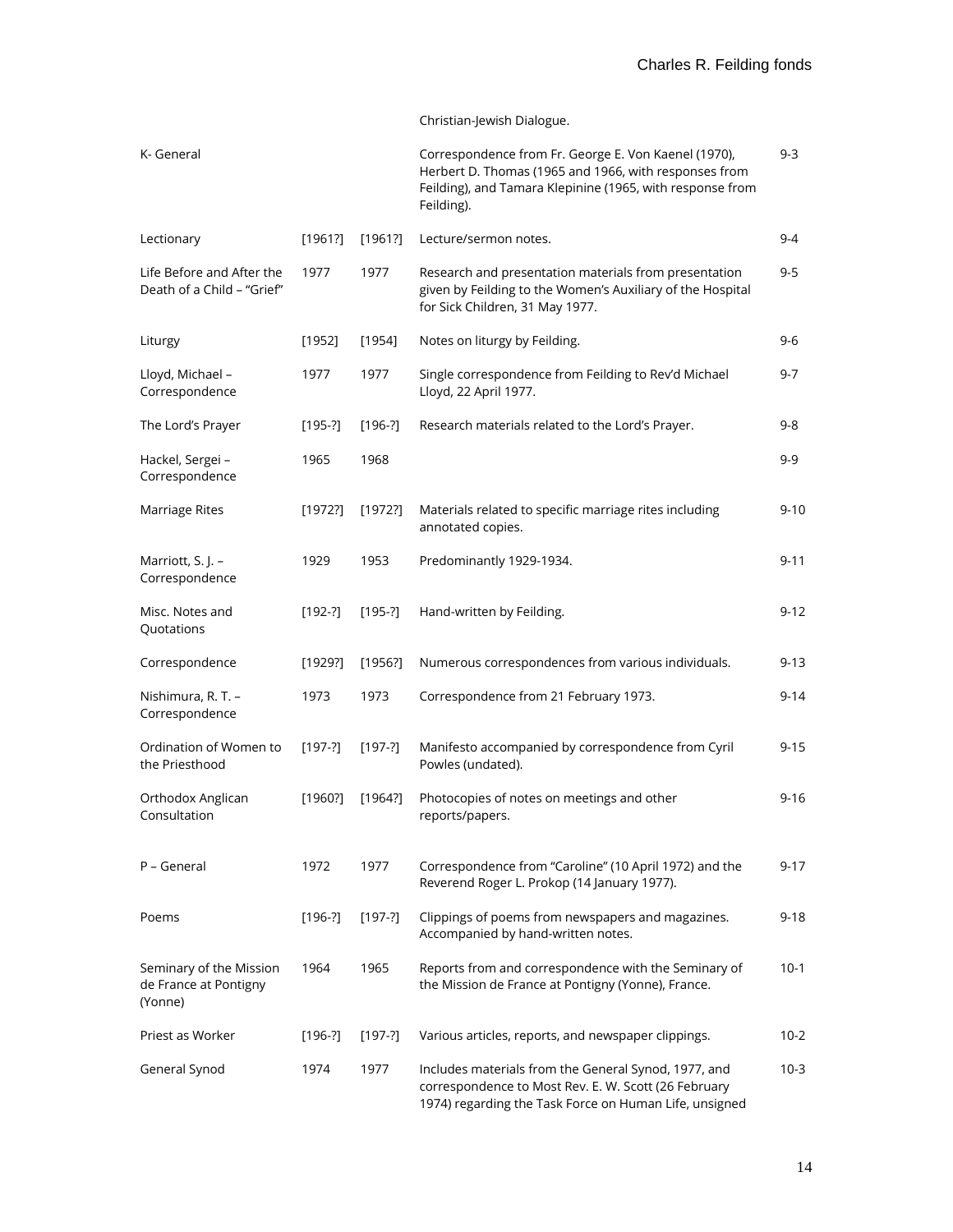### but likely from Feilding.

| Provost D. R. G. Owen -<br>Correspondence | 1961      | 1977      | Various correspondence from and to the Provost. Includes<br>letter resigning from position of Dean of Divinity (6 March<br>1961). Also includes letter to George Ignatieff when he was<br>Provost (1 September 1977). | $10 - 4$     |
|-------------------------------------------|-----------|-----------|-----------------------------------------------------------------------------------------------------------------------------------------------------------------------------------------------------------------------|--------------|
| Psalms                                    | $[196-?]$ | $[197-?]$ | Notes on and copies of various Psalms.                                                                                                                                                                                | $10 - 5$     |
| Quiet Day                                 | [1947]    | [1962]    | Notes on various aspects of "Quiet Day" retreat.                                                                                                                                                                      | $10-6$       |
| Recordings                                | $[196-?]$ | $[197-?]$ | Newspaper clippings on various audio recordings.                                                                                                                                                                      | $10 - 7$     |
| Resurrection                              | $[196-?]$ | $[197-?]$ | Various articles, newspaper clippings, and notes related to<br>the subject.                                                                                                                                           | $10-8$       |
| S - General                               | 1976      | 1978      | Various correspondence to and from Feilding, including:<br>Senator David A. Croll (1976), Wilfred Scott (1976), and the<br>Most Rev. T. D. Somerville (1978).                                                         | $10-9$       |
| Solzhenitsyn, Alexander                   | [1976]    | [1976]    | Includes a prayer, in English and Russian, written by<br>Solzhenitsyn, newspaper clippings re: Solzhenitsyn, and a<br>letter from George Ignatieff (10 June 1976) on the subject.                                     | 10-<br>10    |
| Spiritual                                 | [1951]    | [1960]    | Reports, articles, and notes on the subject.                                                                                                                                                                          | $10-$<br>11  |
| Taylor, Charles -<br>Correspondence       | 1974      | 1974      | Single correspondence from Taylor (28 October 1974).                                                                                                                                                                  | $10 -$<br>12 |
| Trinidad                                  | 1971      | 1971      | Report from Latin America Project.                                                                                                                                                                                    | $10-$<br>13  |
| Trinity College -<br>Corporation          | 1949      | 1975      | Copies of various documents related to Corporation.                                                                                                                                                                   | 10-<br>14    |
| Trinity College - Divinity<br>Pamphlets   | 1900      | $[196-?]$ | Four "Outline of Studies" or "Syllabus of Reading" for Trinity<br>College (1900, 1902, 1905, 1906). Also includes a note from<br>Feilding.                                                                            | $10-$<br>15  |
| Tseng, Francis Y.                         | 1948      | 1974      | Various correspondence (not all of which is to or from<br>Feilding) and other materials related to Tseng and the<br>Diocese of Honan, China. Also includes an unlabeled<br>photograph of, presumably, Tseng.          | $10 -$<br>16 |
| W - General                               | 1972      | 1975      | Various correspondence, including: Hugh Wallace (1972,<br>1975) and Joan Worthington (1972-1973).                                                                                                                     | 10-<br>17    |
| Wales                                     | 1975      | 1976      | Correspondence, research materials, presentation<br>transcripts, and other materials related to Feilding's trip to<br><b>Wales in 1976.</b>                                                                           | $10-$<br>18  |
| Widdington, P. E. T.                      | 1944      | 1951      | Correspondence from Widdington and other materials<br>related to him.                                                                                                                                                 | $10 -$<br>19 |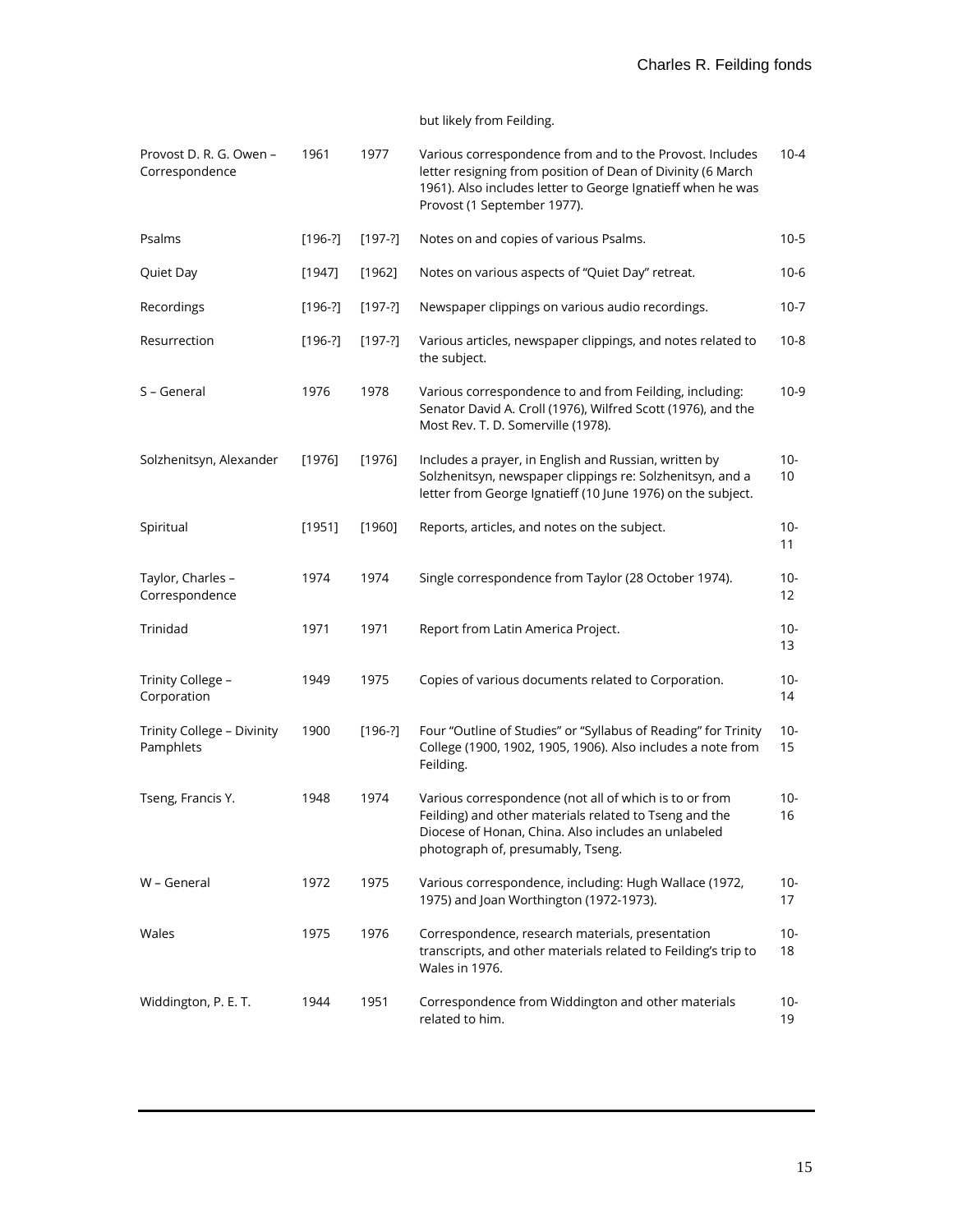### **SERIES 5: SERMON NOTES**

#### **Dates of creation:**

1954-1977

## **Extent:**

11 cm of textual records

### **Scope and content:**

Series contains hand-written and typed sermon notes.

### **Box/file listing:**

| <b>FOLDER/UNIT TITLE</b>     | <b>START</b><br><b>DATE</b> | END<br><b>DATE</b> | BOX/<br>FILE # |
|------------------------------|-----------------------------|--------------------|----------------|
| Sermon Notes 1954-55         | 1954                        | 1955               | $5 - 1$        |
| Sermon Notes 1956-61         | 1956                        | 1961               | $5-2$          |
| Sermon Notes 1956-57         | 1956                        | 1957               | $5-3$          |
| Sermon Notes 1959            | 1959                        | 1959               | $5 - 4$        |
| Sermon Notes 1957-77         | 1957                        | 1977               | $5 - 5$        |
| Sermon Notes 1959            | 1959                        | 1959               | $5-6$          |
| Sermon Notes 1960            | 1960                        | 1960               | $5 - 7$        |
| Good Friday Services 1953-62 | 1953                        | 1962               | $5 - 8$        |
|                              |                             |                    |                |

#### **SERIES 6: MISCELLANEOUS NOTES AND NOTEBOOKS**

# **Dates of creation:**

[1935]-1977

### **Extent:**

20 cm of textual records

### **Scope and content:**

Series contains hand-written and typed notes on various topics, as well as ten small bound day books containing calendars, contact information and notes.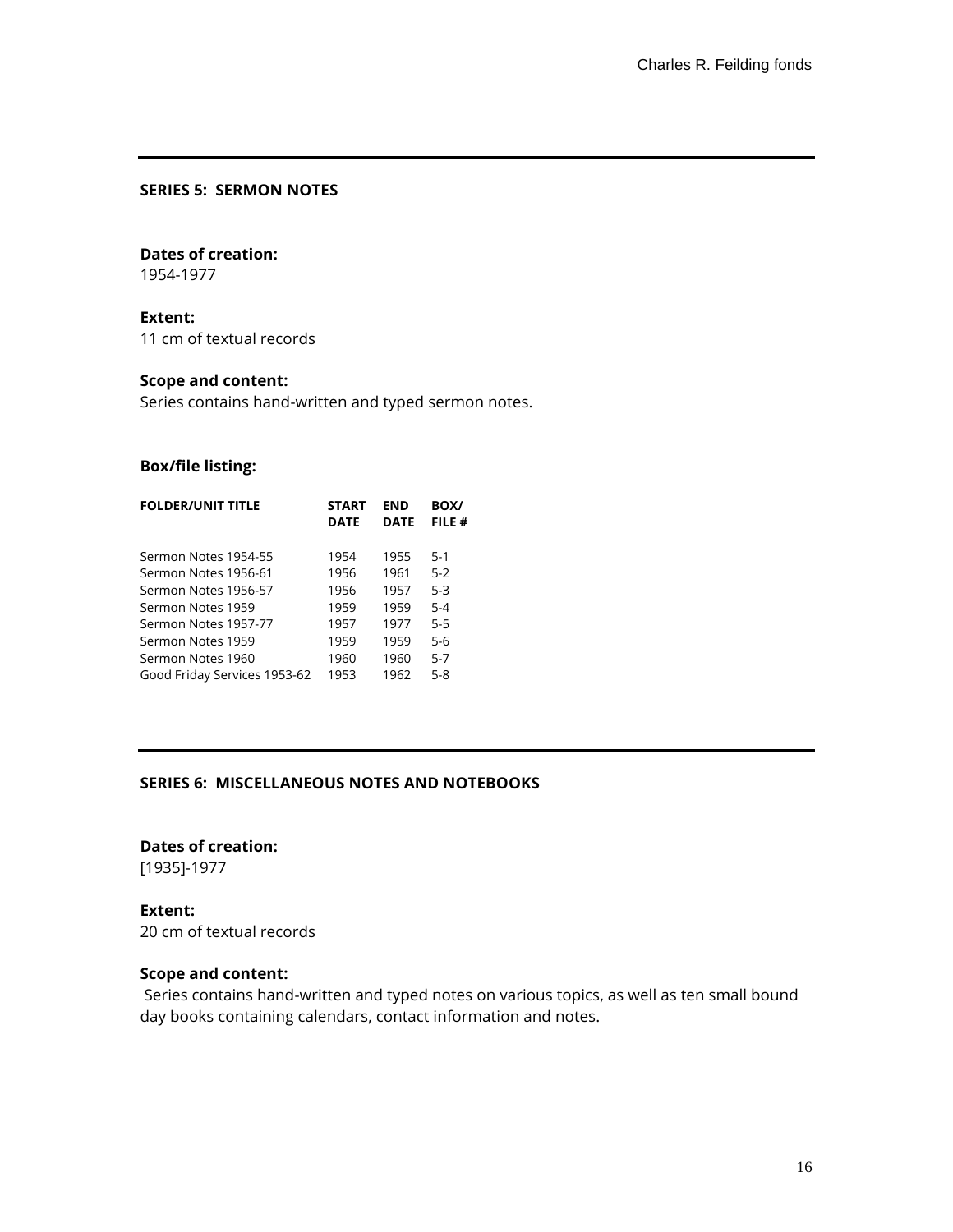| <b>FOLDER/UNIT</b><br><b>TITLE</b>        | <b>START</b><br><b>DATE</b> | <b>END</b><br><b>DATE</b> | <b>CONTENTS</b>                                                                                                                                                                                                                                                                                                                                                                                                                                                                            | BOX/<br><b>FILE</b><br># |
|-------------------------------------------|-----------------------------|---------------------------|--------------------------------------------------------------------------------------------------------------------------------------------------------------------------------------------------------------------------------------------------------------------------------------------------------------------------------------------------------------------------------------------------------------------------------------------------------------------------------------------|--------------------------|
| Marriage -<br><b>Various Notes</b>        | $[195-]$                    | $[195-]$                  |                                                                                                                                                                                                                                                                                                                                                                                                                                                                                            | $5-9$                    |
| Notes for a<br>Spiritual Director         | $[195-]$                    | $[195-]$                  | Small, bound notebook.                                                                                                                                                                                                                                                                                                                                                                                                                                                                     | $5 - 10$                 |
| Quotations                                | $[195-]$                    | $[195-]$                  |                                                                                                                                                                                                                                                                                                                                                                                                                                                                                            | $6 - 1$                  |
| <b>Reading Notes</b>                      | $[195-]$                    | $[195-]$                  |                                                                                                                                                                                                                                                                                                                                                                                                                                                                                            | $6 - 2$                  |
| Notebook Pages                            | $[195-]$                    | $[195-]$                  |                                                                                                                                                                                                                                                                                                                                                                                                                                                                                            | 6-3                      |
| Notebook Pages                            | $[195-]$                    | $[195-]$                  |                                                                                                                                                                                                                                                                                                                                                                                                                                                                                            | $6 - 4$                  |
| Notebook and<br>Loose Pages               | [1970]                      | [1970]                    |                                                                                                                                                                                                                                                                                                                                                                                                                                                                                            | 6-5                      |
| Notebook Pages                            | $[197-]$                    | $[197-]$                  |                                                                                                                                                                                                                                                                                                                                                                                                                                                                                            | $6-6$                    |
| Notebook Pages                            | $[197-]$                    | $[197-]$                  |                                                                                                                                                                                                                                                                                                                                                                                                                                                                                            | $6 - 7$                  |
| Notebook Pages                            | [1975]                      | [1975]                    |                                                                                                                                                                                                                                                                                                                                                                                                                                                                                            | 6-8                      |
| Notebooks                                 | [1967]                      | [1967]                    | Three small, bound notebooks.                                                                                                                                                                                                                                                                                                                                                                                                                                                              | $6 - 9$                  |
| Notebook                                  | $[196-]$                    | $[196-]$                  | One small, bound notebook.                                                                                                                                                                                                                                                                                                                                                                                                                                                                 | $6 - 10$                 |
| Notes and<br>Newspaper<br>Clippings       | 1970                        | 1973                      |                                                                                                                                                                                                                                                                                                                                                                                                                                                                                            | $6 - 11$                 |
| Day Books                                 | 1968                        | 1977                      | Ten individually bound day books                                                                                                                                                                                                                                                                                                                                                                                                                                                           | Box<br>7                 |
| $C. R. F. -$<br>Miscellaneous<br>Writings | [1935]                      | [1947]                    | Numerous articles, lectures, and presentations on various topics<br>written by Feilding. Includes a tribute given by Feilding in memory of<br>Francis le Jau Frost (1935).                                                                                                                                                                                                                                                                                                                 | $8 - 1$                  |
| $C. R. F. -$<br>Miscellaneous<br>Writings | [1962]                      | [1975]                    | Numerous articles, lectures, presentations, and notes on various<br>topics written by Feilding.                                                                                                                                                                                                                                                                                                                                                                                            | $8 - 2$                  |
| $C. R. F. -$<br>Personal File             | [1950]                      | [1968]                    | Includes correspondence regarding the baptism of his grandson (5)<br>November 1968) and scheduling a trip to western Canada and the<br>U. S. (11 June 1953). Also included is a hand-written itinerary for the<br>trip, two copies of "Hand Book for Those Preparing for<br>Confirmation", an article from Time that mentions Feilding's work (3<br>February 1967), a one-page biography of Feilding, an address to the<br>Divinity Class of 1958, and notes on the Holy Eucharist and the | $8 - 3$                  |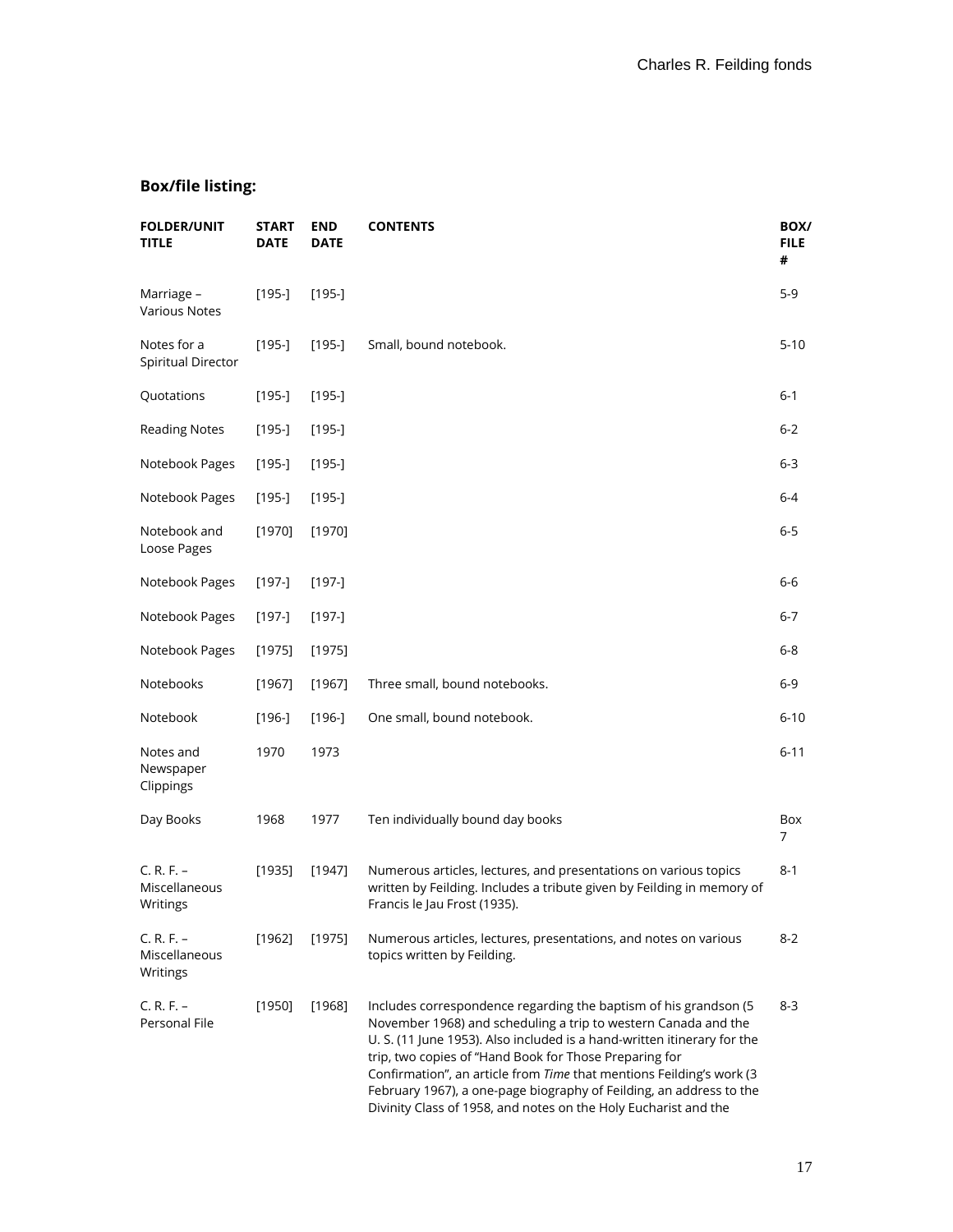Cross.

Miscellaneous Notes [196- ?] [197-?] Two pages of notes regarding Vatican II. 12-7

### **SERIES 7: BOOKS AND PAMPHLETS**

### **Dates of creation:**

[1944]-[1982?]

#### **Extent:**

18 cm of textual records

### **Scope and content:**

Series contains published materials. Materials are authored by individuals other than Feilding, except for *Marriage and Family Life: 1 On Marriage in the Church (Canon and Commentary)* (1965, with H. R. S. Ryan) and *Marriage in Church and State: An Introduction to the Canonical Regulation of Marriage in the Anglican Communion* (1965, with H. R. S. Ryan).

| <b>FOLDER/UNIT TITLE</b>                                                                     | <b>START</b><br><b>DATE</b> | <b>END</b><br><b>DATE</b> | <b>CONTENTS</b>                                                                                                                                                                                                                                                                                                                                                                           | BOX/<br><b>FILE</b><br># |
|----------------------------------------------------------------------------------------------|-----------------------------|---------------------------|-------------------------------------------------------------------------------------------------------------------------------------------------------------------------------------------------------------------------------------------------------------------------------------------------------------------------------------------------------------------------------------------|--------------------------|
| Booklet: "Bulletin 200: Abortion,<br>Divorce, Marriage Breakdown,<br>Responsible Parenthood" | 1969                        | 1969                      | Published by the Anglican Church of Canada, Feb.<br>1969.                                                                                                                                                                                                                                                                                                                                 | $11 - 1$                 |
| Booklet: An Agreed Statement on<br>Eucharistic Doctrine                                      | 1972                        | 1972                      | Product of Anglican-Roman Catholic International<br>Commission.                                                                                                                                                                                                                                                                                                                           | $11 - 2$                 |
| Booklet - "Anglican-Roman<br>Catholic Marriage"                                              | 1975                        | 1975                      | Publication is "The Report of the Anglican-Roman<br>Catholic International Commission on the<br>Theology of Marriage and its Application to Mixed<br>Marriages". Published by the Church Information<br>Office. File includes hand-written notes by Feilding.                                                                                                                             | $11-3$                   |
| Photocopy: "Being Married in the<br>Church: A Handbook"                                      | [1982]                      | [1982]                    | Full subtitle: "A Handbook to Canon XXI of the<br>General Synod of the Anglican Church of Canada,<br>issued under the authority of the Sub-Committee<br>on Marriage and Related Matters". Edited by<br>Graham Cotter. Photocopy of a manuscript that<br>was published as "Marrying in the Church: A<br>Pastoral Guide" (1983). Unsure how it came to be<br>included in Feilding's papers. | $11 - 4$                 |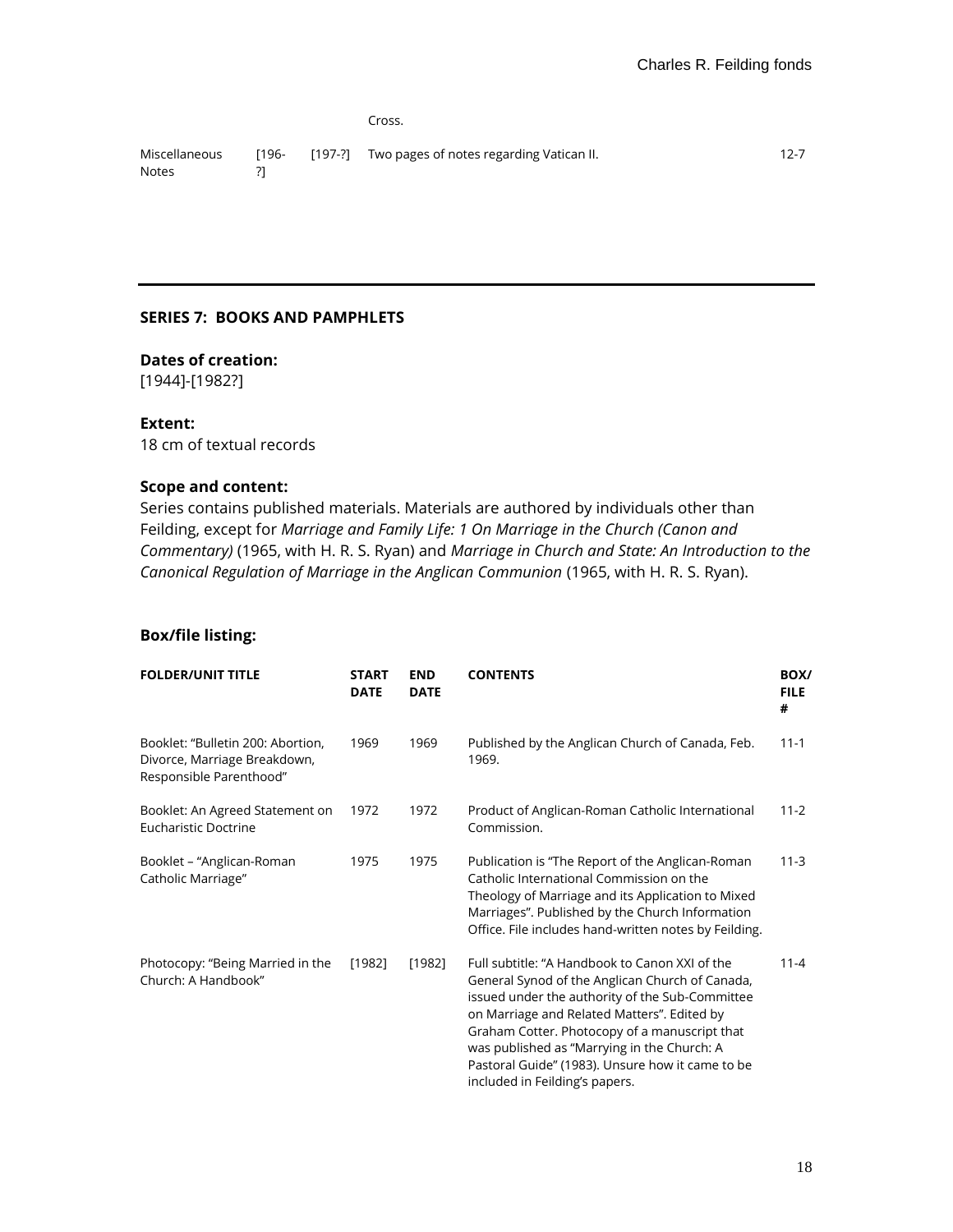| Booklet: "Canon XXI: On Marriage<br>in the Church"                                                                                  | [1971?] | [1971?] | Note attached to the booklet: "As Revised and<br>adopted by the General Synod in 1971". Contains<br>annotations.                                                                                                                                                                            | $11 - 5$     |
|-------------------------------------------------------------------------------------------------------------------------------------|---------|---------|---------------------------------------------------------------------------------------------------------------------------------------------------------------------------------------------------------------------------------------------------------------------------------------------|--------------|
| Booklet: "Canon XXVII: On<br>Marriage in the Church"                                                                                | 1967    | 1967    |                                                                                                                                                                                                                                                                                             | $11 - 6$     |
| Conference Presentation:<br>"Congress on the Theology of<br>Renewal of the Church, August<br>20 to 25, 1967: Discussions"           | 1968    | 1968    | Published under the direction of Laurence K.<br>Shook; copyright held by Pontifical Institute of<br>Mediaeval Studies, Toronto. Feilding highlights<br>pages 51-54: "Worship" by Godfrey Diekmann,<br>o.s.b.                                                                                | $11 - 7$     |
| Book: The Constitutions and<br>Canons Ecclesiastical                                                                                | 1960    | 1960    | Hardcover book.                                                                                                                                                                                                                                                                             | $11 - 8$     |
| Two newspaper articles                                                                                                              | [1944]  | [1944]  | Two articles from The Church Times. One is titled<br>"Dispensations" (20 October 1944) and the other is<br>"Dispensations and Canon Law: Report of the<br>Archbishop's Commission" (n.d.). The latter is<br>authored "By a Canonist".                                                       | $11-9$       |
| "The Commission on Marriage<br>and Related Matters"                                                                                 | 1967    | 1967    | Taken from Journal of Proceedings, Twenty-third<br>Session of the General Synod.                                                                                                                                                                                                            | $11 -$<br>10 |
| The Anglican Church of Canada:<br>Journal of Proceedings                                                                            | 1969    | 1969    | From the 24 <sup>th</sup> session of the General Synod.<br>Feilding highlights pages 56 and 148.                                                                                                                                                                                            | $11 -$<br>11 |
| Journal of Proceedings: 25 <sup>th</sup><br>Session General Synod                                                                   | 1971    | 1971    | Feilding highlights pages 57 and 151.                                                                                                                                                                                                                                                       | $11 -$<br>12 |
| Synod 73 Regina: Journal of<br>Proceedings                                                                                          | 1973    | 1973    | From the 26 <sup>th</sup> session of the General Synod.<br>Feilding highlights page M54.                                                                                                                                                                                                    | $11 -$<br>13 |
| [Journal of Proceedings from the<br>28 <sup>th</sup> Session of the General<br>Synod]                                               | 1975    | 1975    | Unbound copy.                                                                                                                                                                                                                                                                               | $11 -$<br>14 |
| Book: Marriage Divorce and the<br>Church: The Report of the<br>Commission on the Christian<br>Doctrine of Marriage                  | 1971    | 1971    |                                                                                                                                                                                                                                                                                             | $12 - 1$     |
| Booklet: "Marriage and Family<br>Life: 1 On Marriage in the Church<br>(Canon and Commentary)"                                       | 1965    | 1965    | Two copies. XXVIIA. Canon approved in 1965, to be<br>modified and confirmed in 1967. With<br>commentary by Feilding and H. R. S. Ryan.                                                                                                                                                      | 12-2         |
| Book: Marriage Breakdown<br>Divorce Remarriage: A Christian<br>Understanding                                                        | 1962    | 1962    | "The second, and final, report of the Commission<br>on Christian Marriage and Divorce approved by<br>the Twentieth General Council of the United<br>Church of Canada, London, Ontario, September<br>1962." Published by the Board of Christian<br>Education of the United Church of Canada. | $12 - 3$     |
| Booklet: "Marriage in Church and<br>State: An Introduction to the<br>Canonical Regulation of Marriage<br>in the Anglican Communion" | 1965    | 1965    | Authored by Feilding and H. R. S. Ryan. Published<br>by Anglican Book Centre, Toronto.                                                                                                                                                                                                      | $12 - 4$     |
| Booklet: "A Report of the Joint                                                                                                     | 1971    | 1971    | From the Convocations of Canterbury and York.                                                                                                                                                                                                                                               | $12 - 5$     |